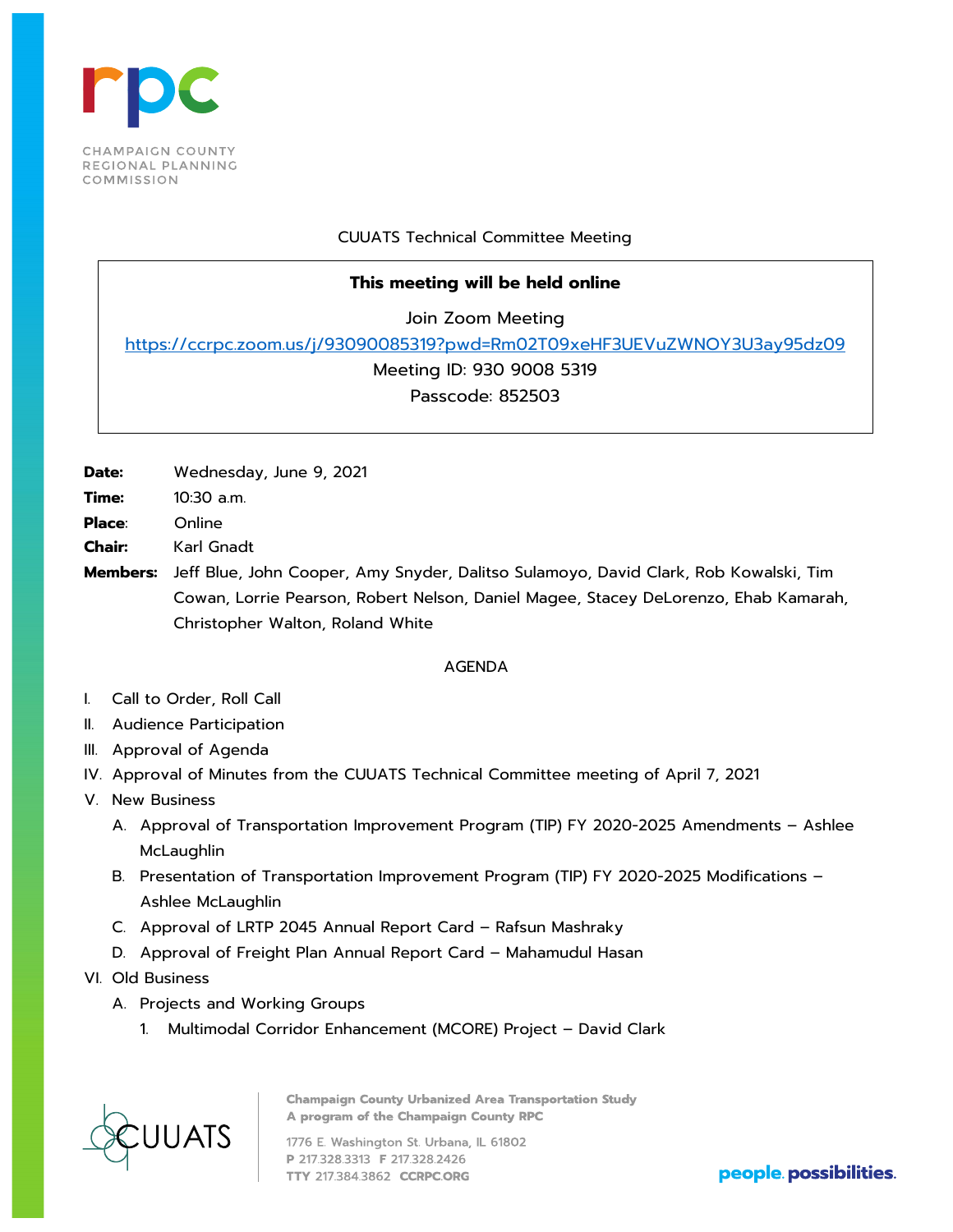

- 2. Champaign County Rural Transit Advisory Group (RTAG) Rita Morocoima-Black
- 3. Safety Committee Rita Morocoima-Black
- B. Agency Reports
	- 1. City of Champaign David Clark
	- 2. City of Urbana Tim Cowan
	- 3. Village of Savoy Roland White
	- 4. MTD Karl Gnadt
	- 5. Champaign County Jeff Blue
	- 6. University of Illinois Stacey DeLorenzo
	- 7. Village of Mahomet Ellen Hedrick
	- 8. CC Regional Planning Commission Rita Morocoima-Black
	- 9. IDOT District 5 Robert Nelson
	- 10. IDOT Central Office Tom Caldwell
	- 11. FHWA Betsy Tracy
- VII. Announcements
- VIII. Audience Participation
- IX. Adjournment

Champaign County Regional Planning Commission strives to provide an environment welcoming to all persons regardless of physical or mental challenges, race, gender, or religion. Please call 217.328.3313 to request special accommodations.



**Champaign County Urbanized Area Transportation Study** A program of the Champaign County RPC

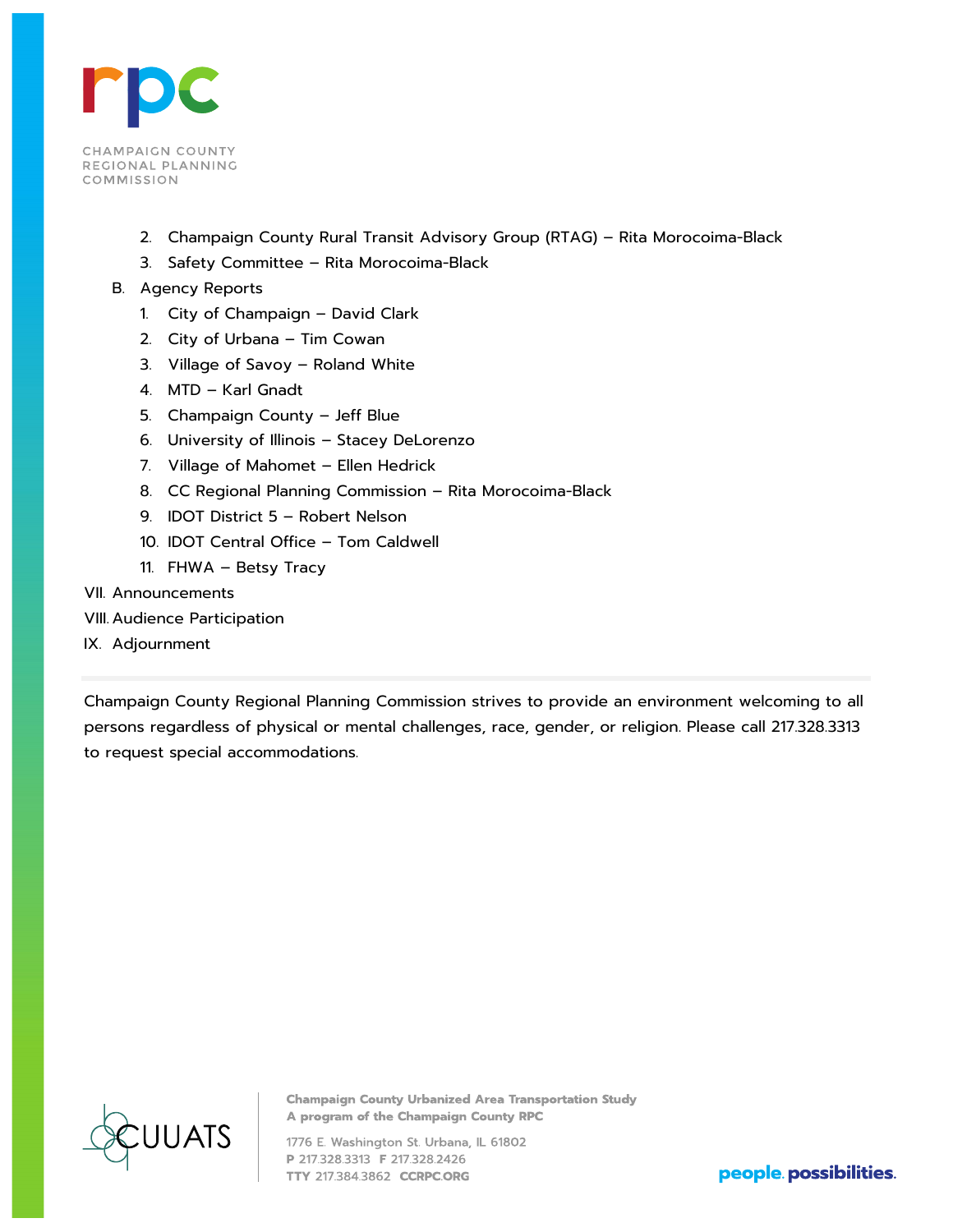

CUUATS Technical Committee Meeting

| Date:                   | Wednesday, April 7, 2021                                                      |
|-------------------------|-------------------------------------------------------------------------------|
| Time:                   | $10:30$ a.m.                                                                  |
| Place:                  | VIA ZOOM                                                                      |
| <b>Members Present:</b> | Karl Gnadt (Chair), Amy Snyder, Chris Sokolowski (Proxy), Lorrie Pearson, Tim |
|                         | Cowan, Robert Nelson, Dan Magee, Stacey DeLorenzo, Christopher Walton,        |
|                         | Roland White                                                                  |
| Members Absent:         | Jeff Blue, David Clark, Rob Kowalski, Ehab Kamarah                            |
| <b>Staff Present:</b>   | Rita Morocoima-Black, Ashlee McLaughlin, Rafsun Mashraky, Mahamudul Hasan,    |
|                         | Xiyue Li, Kazi Jahan, Gabe Lewis, Debbie Peterik                              |
| Others Present:         | Brian Trygg, Tom Caldwell, Betsy Tracy, Maurey Williamson                     |
|                         | <b>MEETING MINUTES</b>                                                        |
|                         | Subject to Review and Approval                                                |
|                         |                                                                               |

# I. Call to Order

Mr. Gnadt called the meeting to order at 10:30 a.m.

II. Roll Call

The roll was taken by voice roll call and a quorum was declared present:

#### Roll Call Taken:

| Jeff Blue               | Absent  | Dalitso Sulamoyo    | Present |
|-------------------------|---------|---------------------|---------|
| Karl Gnadt              | Present | Amy Snyder          | Present |
| Chris Sokolowski (P)    | Present | <b>Rob Kowalski</b> | Absent  |
| <b>Lorrie Pearson</b>   | Present | <b>Tim Cowan</b>    | Present |
| <b>Robert Nelson</b>    | Present | Dan Magee           | Present |
| <b>Stacey DeLorenzo</b> | Present | Ehab Kamarah        | Absent  |
| <b>Roland White</b>     | Present | Christopher Walton  | Absent  |

III. Audience Participation

None

IV. Approval of Agenda

Ms. Pearson made a motion to approve the agenda. Dr. Sulamoyo seconded. Voice Roll Call taken for votes: Jeff Blue **Not present** Dalitso Sulamoyo Yes



**Champaign-Urbana Urbanized Area Transportation Study** A program of the Champaign County RPC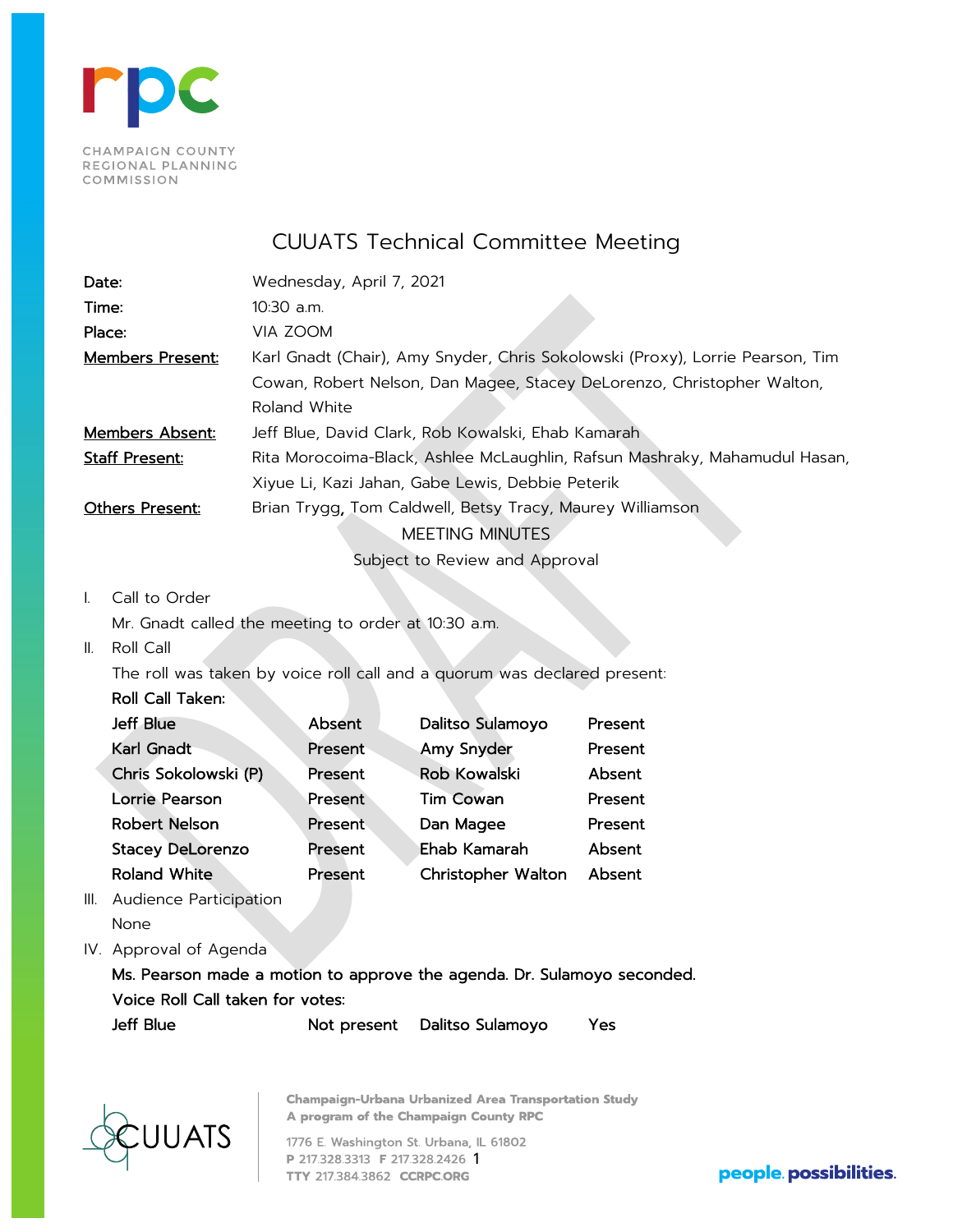

| Karl Gnadt              | Yes | Amy Snyder                | Yes         |
|-------------------------|-----|---------------------------|-------------|
| Chris Sokolowski (P)    | Yes | Rob Kowalski              | Not present |
| Lori Pearson            | Yes | <b>Tim Cowan</b>          | Yes         |
| <b>Robert Nelson</b>    | Yes | Dan Magee                 | Yes         |
| <b>Stacey DeLorenzo</b> | Yes | Ehab Kamarah              | Not present |
| <b>Roland White</b>     | Yes | <b>Christopher Walton</b> | Not present |

Upon vote, the motion unanimously carried.

## V. Approval of Minutes

Ms. Pearson made a motion to approve the minutes from the CUUATS Technical Committee Meeting on February 3, 2021. Ms. Snyder seconded.

| Jeff Blue                                  | Not present | Dalitso Sulamoyo          | Yes         |  |  |  |  |  |  |
|--------------------------------------------|-------------|---------------------------|-------------|--|--|--|--|--|--|
| <b>Karl Gnadt</b>                          | Yes.        | Amy Snyder                | Yes         |  |  |  |  |  |  |
| Chris Sokolowski (P)                       | Yes         | <b>Rob Kowalski</b>       | Not present |  |  |  |  |  |  |
| Lorrie Pearson                             | Yes         | <b>Tim Cowan</b>          | Yes         |  |  |  |  |  |  |
| <b>Robert Nelson</b>                       | <b>Yes</b>  | Dan Magee                 | Yes         |  |  |  |  |  |  |
| <b>Stacey DeLorenzo</b>                    | Present     | Ehab Kamarah              | Not present |  |  |  |  |  |  |
| <b>Roland White</b>                        | Present     | <b>Christopher Walton</b> | Not present |  |  |  |  |  |  |
| Upon vote, the motion unanimously carried. |             |                           |             |  |  |  |  |  |  |

#### VI. New Business

A. Approval of Transportation Improvement Program (TIP) FY 2020-2025 Amendments – Ashlee **McLaughlin** 

**BACKGROUND** 

The Illinois Department of Transportation submitted one amendment to the Transportation Improvement Program FY 2020-2025. The following describes the amendment:

## State of Illinois Project K027

This is an existing state project for resurfacing on IL 130 from Guardian Drive to the I-74 ramps in Urbana. The total project cost decreased 58 percent from \$200,000 to \$85,000 in State Only funds and the project description changed from partial width resurfacing to longitudinal joint repair. This project is in FY 21.

Mr. White made a motion to approve the Transportation Improvement Program (TIP) FY 2020-2025 Amendments. Mr. Cowan seconded.



**Champaign-Urbana Urbanized Area Transportation Study** A program of the Champaign County RPC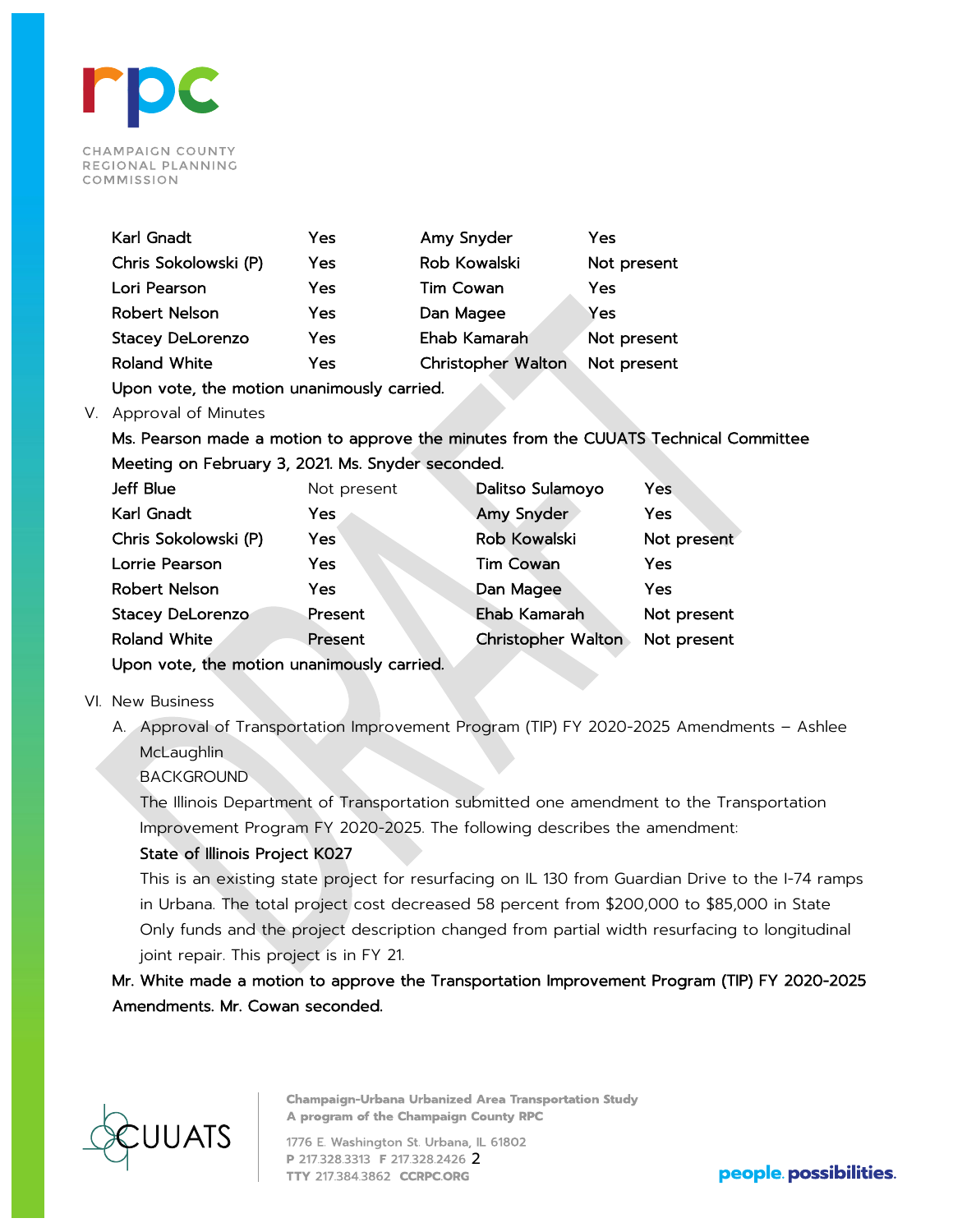

#### Voice Roll Call taken for votes:

| <b>Jeff Blue</b>                           | Yes        | Dalitso Sulamoyo          | Yes                |  |  |  |  |  |
|--------------------------------------------|------------|---------------------------|--------------------|--|--|--|--|--|
| Karl Gnadt                                 | Yes        | Amy Snyder                | Yes                |  |  |  |  |  |
| Chris Sokolowski (P)                       | Yes        | <b>Rob Kowalski</b>       | <b>Not Present</b> |  |  |  |  |  |
| Lorrie Pearson                             | <b>Yes</b> | <b>Tim Cowan</b>          | Yes                |  |  |  |  |  |
| <b>Robert Nelson</b>                       | Yes        | Dan Magee                 | Yes                |  |  |  |  |  |
| <b>Stacey DeLorenzo</b>                    | <b>Yes</b> | <b>Ehab Kamarah</b>       | Not Present        |  |  |  |  |  |
| <b>Roland White</b>                        | Yes        | <b>Christopher Walton</b> | <b>Not Present</b> |  |  |  |  |  |
| Upon vote, the motion unanimously carried. |            |                           |                    |  |  |  |  |  |

B. Presentation of Transportation Improvement Program (TIP) FY 2020-2025 Modifications – Ashlee McLaughlin

## BACKGROUND

The Illinois Department of Transportation, Champaign County Forest Preserve District, City of Champaign, University of Illinois, City of Urbana, Village of Savoy, and Champaign-Urbana Mass Transit District submitted seven administrative modifications to the Transportation Improvement Program FY 2020-2025. The following describes the modifications:

#### State of Illinois Project C001

This is an existing state project for microsurfacing on US 45 from Curtis Road in Savoy to just North of Tolono. According to the Illinois Department of Transportation, this project is authorized in "Advanced Construction" status due to the specific apportionment or state contract ceiling being insufficient to meet project specifications and/or no eligible costs have been incurred on this project. This project is in FY 21.

# Forest Preserve District Project FPD-20-01

This is an existing Forest Preserve District project for trail amenities and a parking lot for the Kickapoo Rail Trail from Main Street in Urbana to 7th Street in St. Joseph. This project has moved from FY 20 to FY 21.

#### St Marys Road Reconstruction

This is a project proposed by the University of Illinois and the City of Champaign to reconstruct St. Marys Road from Oak Street to 4th Street. The total project cost is estimated at \$4.5 million. This project was added to the Illustrative Projects table to be considered for future funding.



**Champaign-Urbana Urbanized Area Transportation Study** A program of the Champaign County RPC

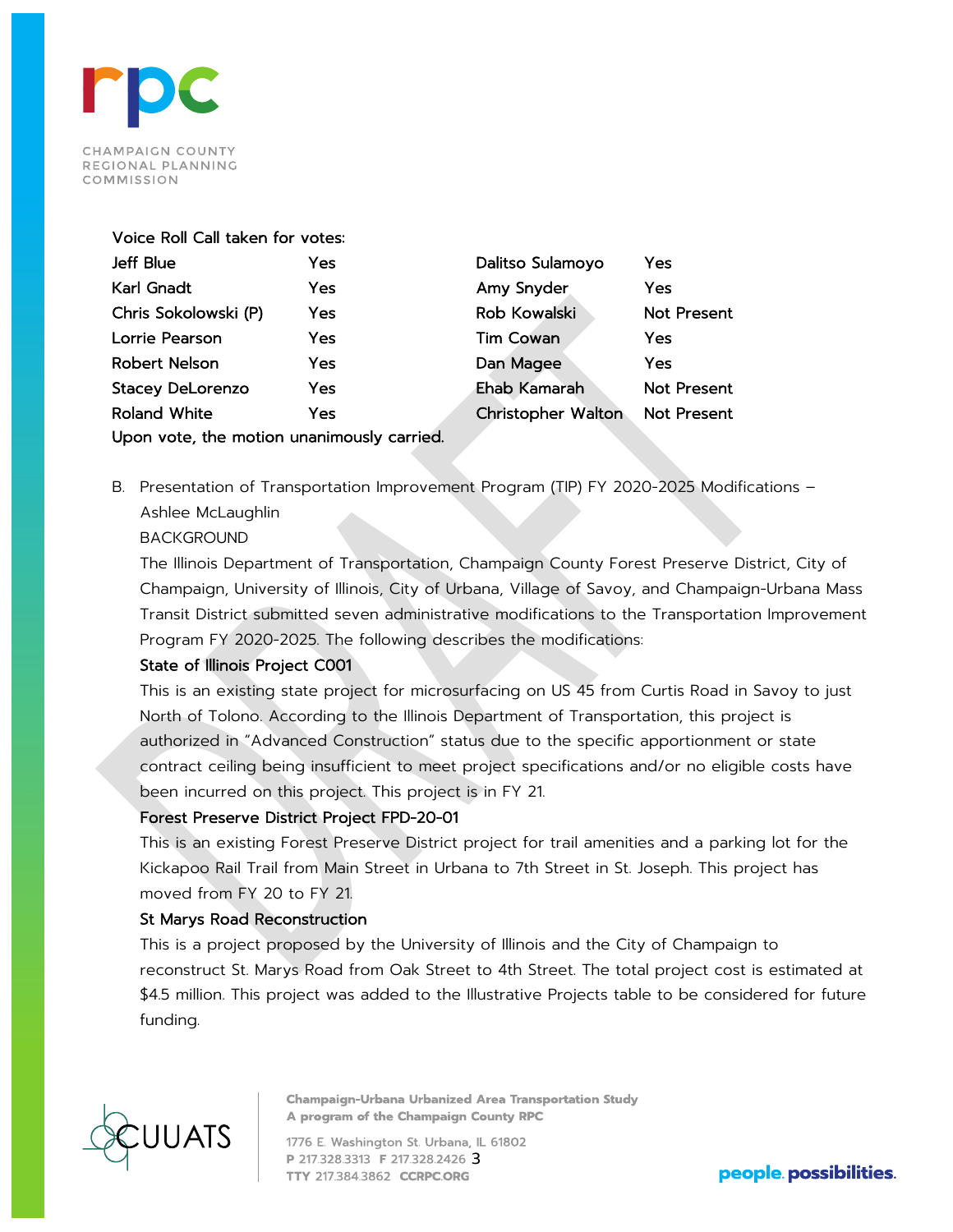

#### Lincoln Avenue Reconstruction

This is a project proposed by the City of Urbana and the University of Illinois to reconstruct Lincoln Avenue from Florida Avenue to Green Street as well as Pennsylvania Avenue from Lincoln Avenue to Dorner Drive, and Dorner Drive from Pennsylvania Avenue to Gregory Drive. The total project cost is estimated at \$8.25 million. This project was added to the Illustrative Projects table to be considered for future funding.

### Kickapoo Rail Trail Extension in Urbana

This is a project proposed by the City of Urbana to carry out preliminary engineering for the extension of the Kickapoo Rail Trail from its current terminus in east Urbana west to the Urbana city limit. The cost for preliminary engineering is estimated at \$280,000. This project was added to the Illustrative Projects table to be considered for future funding.

# Curtis Road Grade Reconstruction

This is a project proposed by the Village of Savoy to construct a railroad grade separation on Curtis Road including one mile of roadway improvements on Curtis Road (including STBGPfunded Curtis Road Complete Streets Project SA-20-05), and one mile of shared-use path improvements along First Street from Curtis Road to Windsor Road. This project was added to the Illustrative Projects table to be considered for future funding.

# Multimodal Transit Hub

This is a project proposed by the Champaign-Urbana Mass Transit District to construct a multimodal transit hub in downtown Urbana (location TBD). The design and construction of the transit hub is estimated at \$20 million. This project was added to the Illustrative Projects table to be considered for future funding.

Ms. McLaughlin urged the agencies to let her know of any projects for the illustrative table that they might want to consider for additional infrastructure money in the future.

C. Approval of Final Unified Technical Work Program (UTWP) FY 2022 – Rita Morocoima-Black The CUUATS Technical and Policy Committees approved the Draft UTWP FY 2022 at their last meetings on February 3 and 10, respectively. The UTWP was put on the RPC website for public comments from February 12 until today and no comments were received from the public. Two changes were made to the UTWP:



**Champaign-Urbana Urbanized Area Transportation Study** A program of the Champaign County RPC

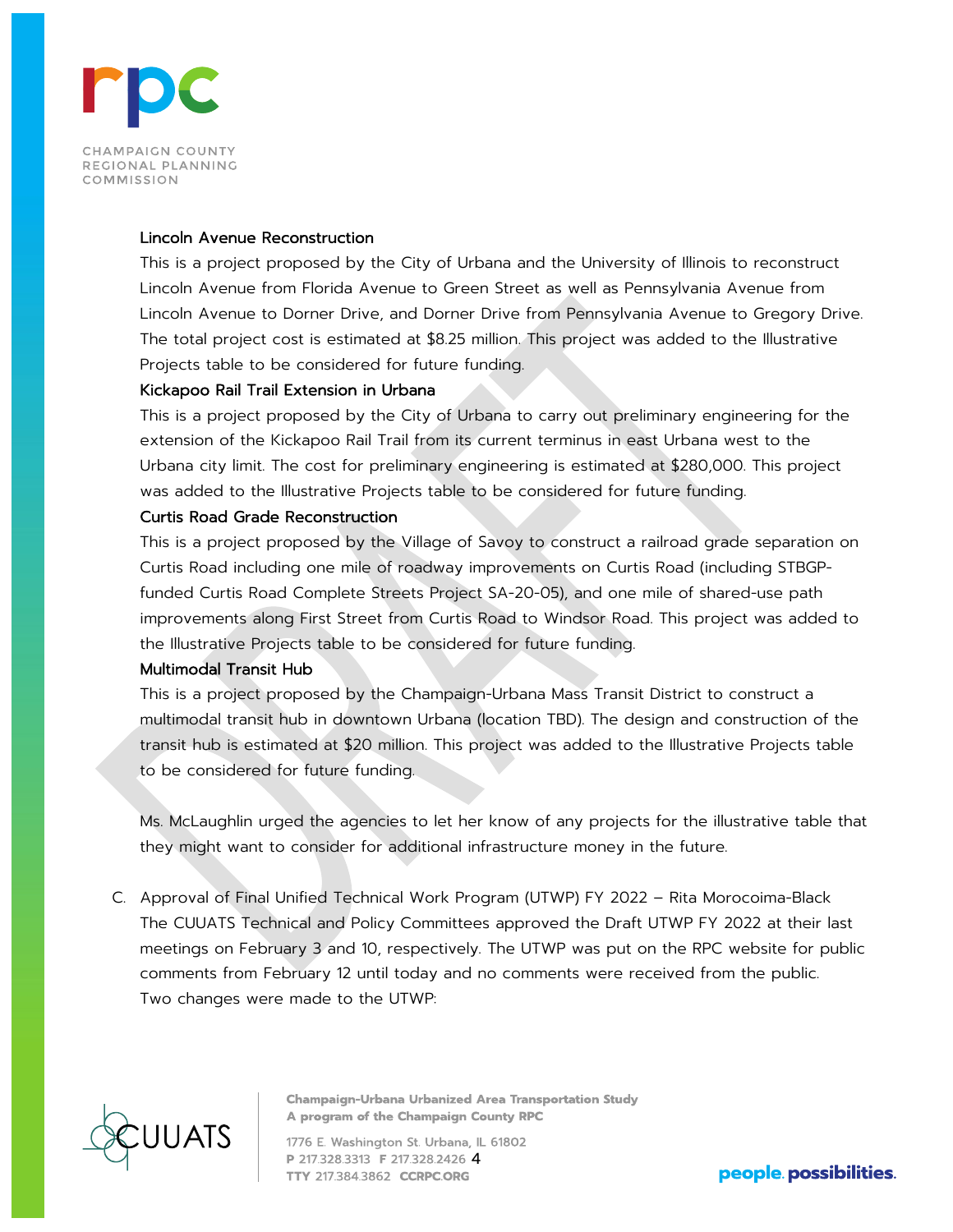

- 1. Work Tasks 340: u. Develop updated MPO Intergovernmental Agreement including new formula for membership fees upon release of Census 2020 boundaries and population data.
- 2. Work Products.: n. Updated MPO Intergovernmental Agreement.

The changes could be delayed until FY 23 depending on the Census 2020 data release date.

Ms. Pearson made a motion to approve the Final Unified Technical Work Program (UTWP) FY 2022. Mr. White seconded.

| Jeff Blue                                  | Yes | Dalitso Sulamoyo    | Yes                |  |  |  |  |  |  |
|--------------------------------------------|-----|---------------------|--------------------|--|--|--|--|--|--|
| Karl Gnadt                                 | Yes | Amy Snyder          | Yes                |  |  |  |  |  |  |
| Chris Sokolowski (P)                       | Yes | <b>Rob Kowalski</b> | <b>Not Present</b> |  |  |  |  |  |  |
| Lorrie Pearson                             | Yes | <b>Tim Cowan</b>    | Yes                |  |  |  |  |  |  |
| Robert Nelson                              | Yes | Dan Magee           | Yes                |  |  |  |  |  |  |
| <b>Stacey DeLorenzo</b>                    | Yes | Ehab Kamarah        | <b>Not Present</b> |  |  |  |  |  |  |
| <b>Roland White</b>                        | Yes | Christopher Walton  | Not Present        |  |  |  |  |  |  |
| Upon vote, the motion unanimously carried. |     |                     |                    |  |  |  |  |  |  |

- D. Discussion of Proposed Urban Area Criteria for the 2020 Census Ashlee McLaughlin The Census Bureau posted the proposed new criteria for the Urban Area Boundaries with the release of the 2020 data. The Census Bureau updates the criteria with every decennial census. Ms. McLaughlin presented highlights of the proposed changes.
	- Currently the Champaign-Urbana urbanized area is an urbanized area of 50,000 plus in population. We also have the Mahomet urban cluster with a population of approximately 7,000 in the village limits, but the minimum population is 5,000. The proposed change would be to increase the minimum threshold to qualify as an urban area: 4,000 housing units or 10,000 in population. This means that the Census Bureau is getting rid of the separate urban category and starting at a minimum threshold of 10,000 population or 4,000 housing units. This means that the Champaign-Urbana urbanized area would exceed that, but the Mahomet urban cluster would not, so that would mean possibly getting rid of the Mahomet urban cluster.



**Champaign-Urbana Urbanized Area Transportation Study** A program of the Champaign County RPC

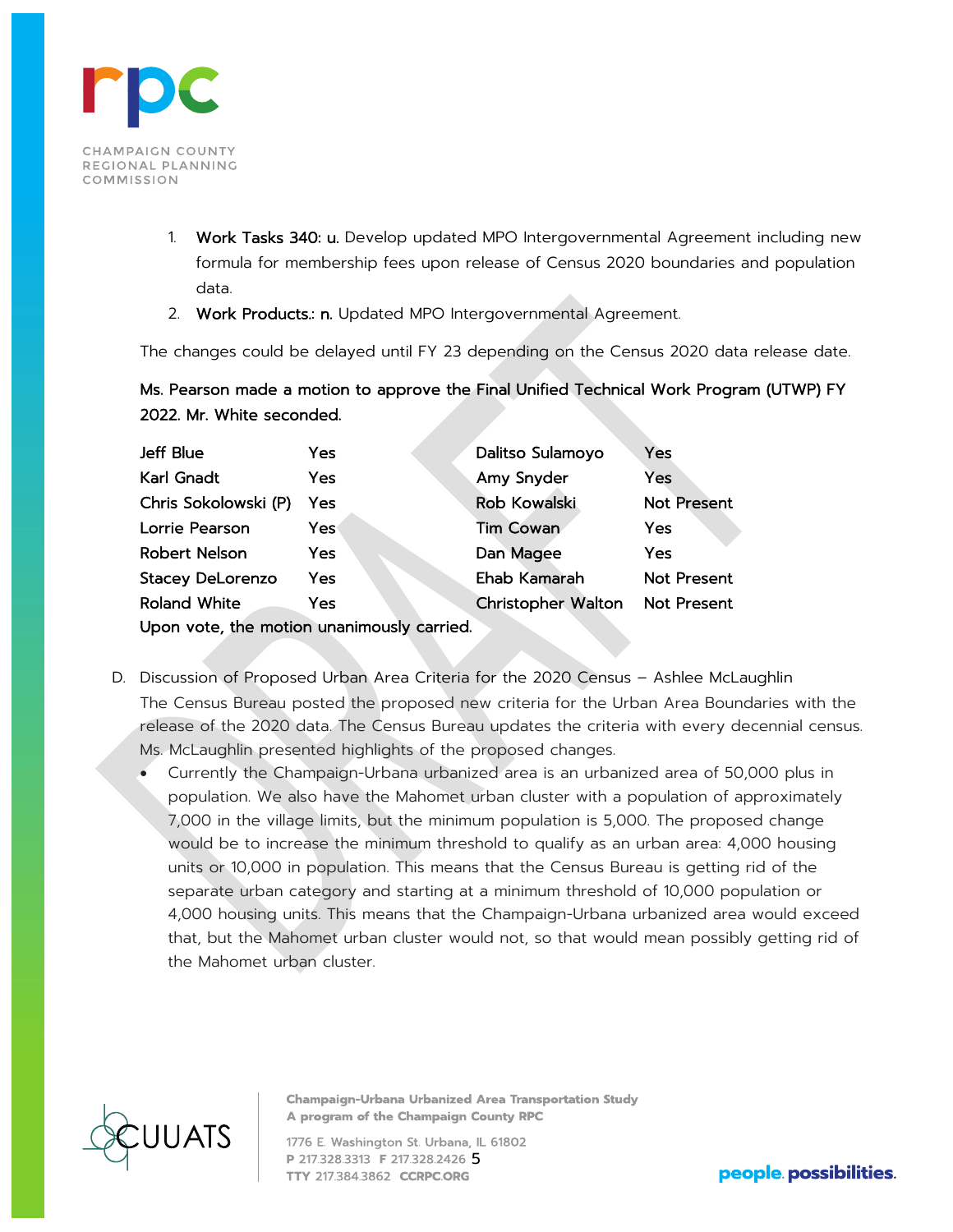

- Use of housing unit density instead of population density to define initial urban area cores; instead of looking at population, looking at already built housing units as a more stable measure that is not privacy-protected.
- Use of only census block instead of census tract & block as the unit of analysis to define the initial urban area cores. This is significant for us because our census blocks are quite small, and our census tracts are significantly larger. That does impact our ability to determine what our new urban area boundary will look like.
- Changes in Jumps and Hops. These are the things that allowed, in the previous iteration, the Village of Tolono, and the Village of Bondville to be included in our urbanized area. The proposal is to reduce the maximum jump distance from 2.5 miles to 1.5 miles and to no longer include the corridors that connect those additional areas. That reduction from 2.5 miles to 1.5 miles would eliminate both Tolono and Bondville from the C-U urban area.
- No longer distinguishing between urbanized areas and urban clusters.
- Use Longitudinal Employer-Household Dynamics (LEHD) data to determine whether to split large agglomerations – not likely to apply to us.

Ms. McLaughlin commented that the shift to housing units is a more stable unit of counting. It could mean that they would be updating urban areas between censuses so they would not necessarily wait 10 years to update the urban area boundaries. There is no defined increased update schedule, that is something they are looking for feedback on, in terms of what update frequency would be useful or productive if it were to be updated more often.

The Census Bureau is asking for comments about these changes by May 20, 2021. It is expected that the Final 2020 Urban Areas criteria will be published in the winter and then publish the updated areas in summer of 2022.

One impact of changes is that federal-aid eligibility is determined, partially, by the location of the roadway in or out of an urban area. If Mahomet is no longer included as an urban area, there could be a couple minor collectors that would no longer be eligible for federal aid in the Mahomet area.

Ms. McLaughlin presented details of how CUUATS staff applied the actual proposed criteria to our own urban area to estimate the urban area boundary with the proposed criteria.



**Champaign-Urbana Urbanized Area Transportation Study** A program of the Champaign County RPC

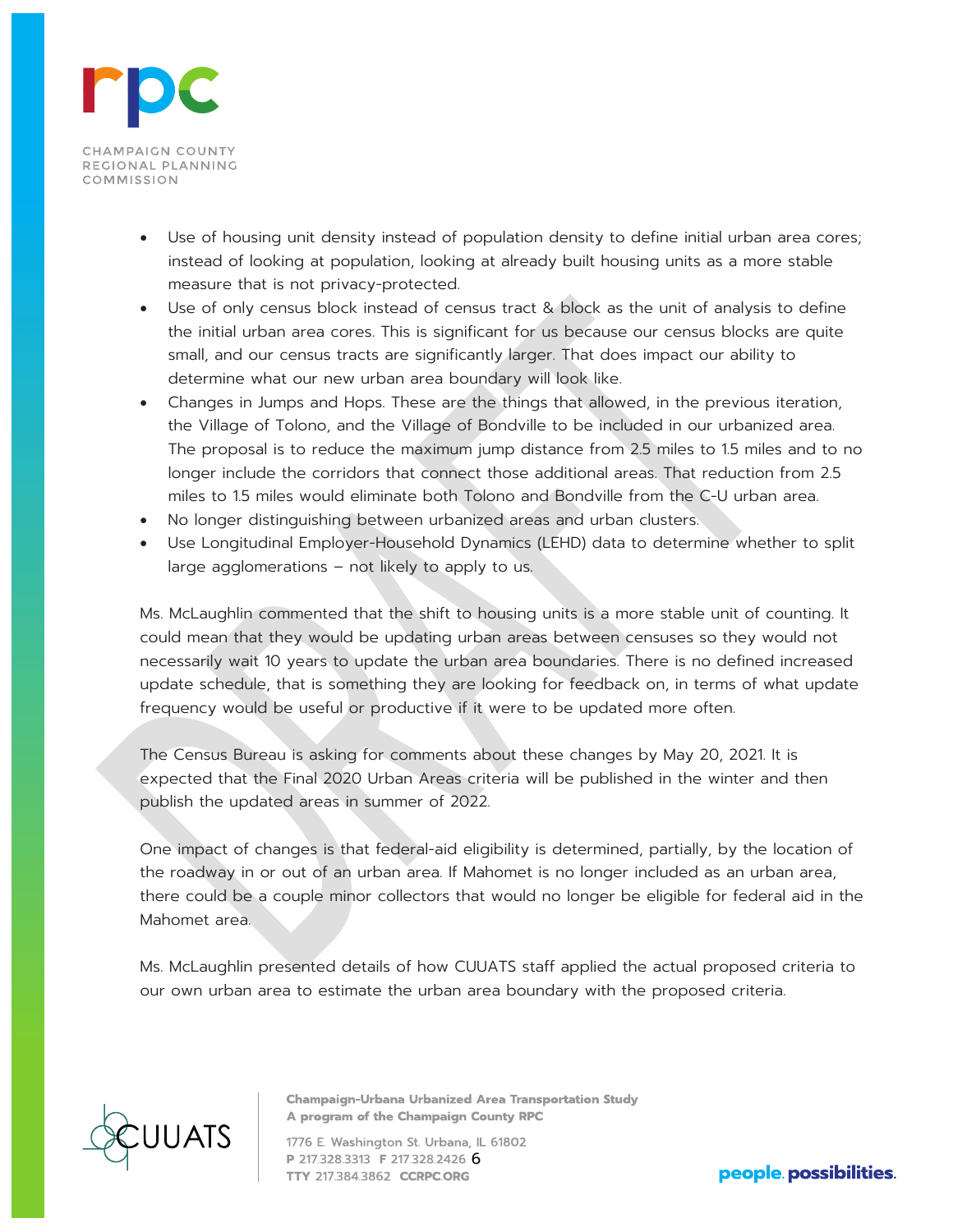

Discussion followed the presentation.

- It was clarified that the urban area boundary would not determine the Metropolitan Planning Area, that boundary would still be determined at the local level by the member agencies
- STPU funds could be impacted, but that allocation is not necessarily tied directly to urban area boundaries
- IDOT and FHWA representatives were not aware of any specific proposed changes to MPO funding allocation related to these boundary changes

# Christopher Walton joined the meeting at 10:48 a.m.

## VII. Old Business

- A. Projects and Working Groups
	- 1. Multimodal Corridor Enhancement (MCORE) Project Chris Sokolowski
		- Projects are wrapped up. Close-out activities are being completed.
		- Project One was closed-out with material certifications of IDOT. The city is just waiting on the final invoice from them. The City of Champaign will then submit a final invoice to the City of Urbana.
		- Projects Two and Three in Champaign are close to having material certifications completed. The city is waiting on the final invoice from IDOT.
		- The city will then be moving on to close-out Project Four.
		- CUUATS staff will be completing some data collection for the post project reporting in April.
		- Mr. Cowan commented that Project Five is slated for completion in the next month.
		- Ms. Morocoima-Black commented that the CUUATS staff completed a traffic count on April 1. A camera was installed yesterday at one location and another one will be installed today. There are three locations counted out of the 12 locations planned.

Mr. Gnadt commented that MTD was happy that they applied for the Federal grant that funded MCORE and gave a heartfelt thank you for all of the participation and partnerships on getting the MCORE projects completed. He gave a special shout out to the City of



**Champaign-Urbana Urbanized Area Transportation Study** A program of the Champaign County RPC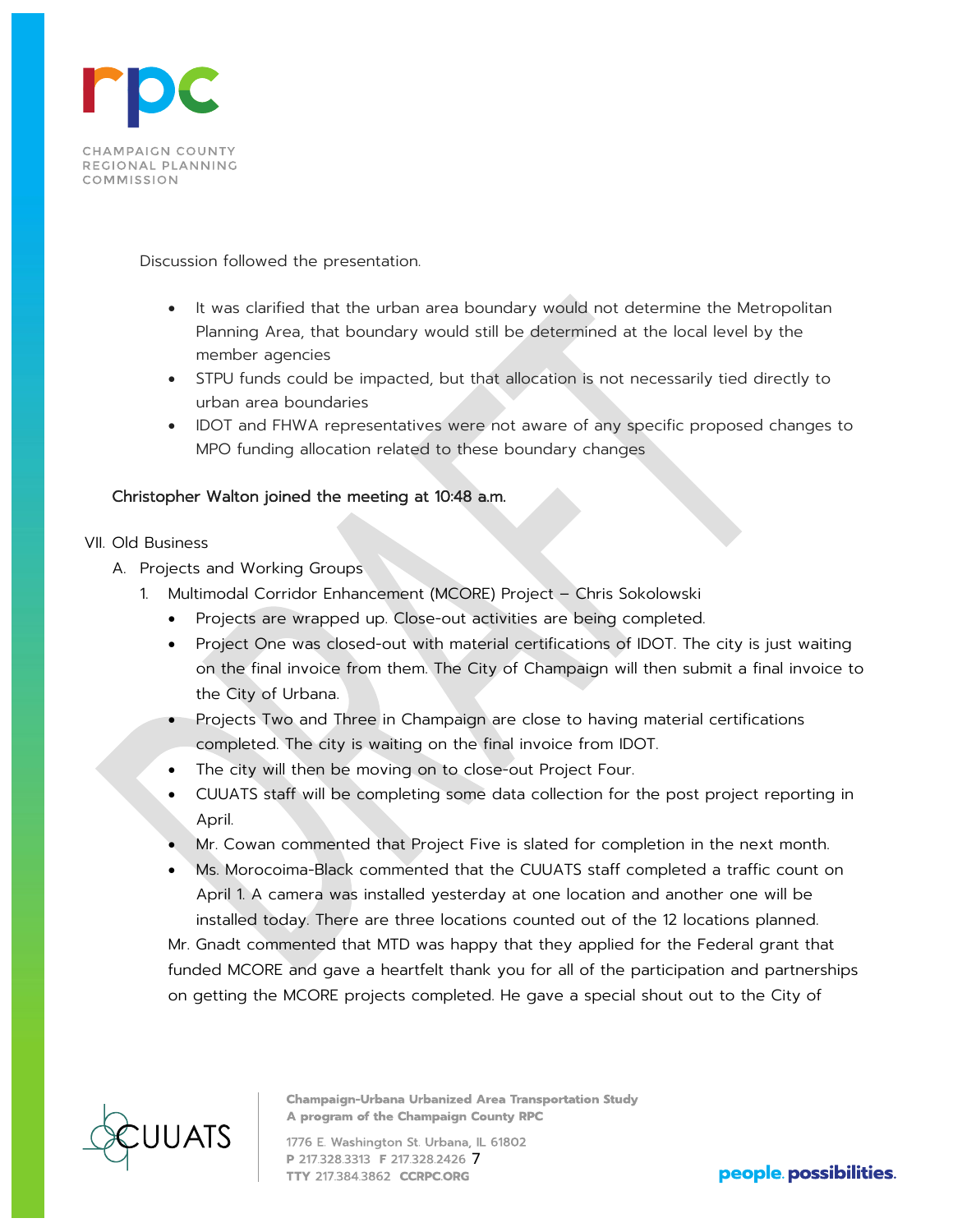

Champaign being the lead agency for all the paperwork and all of the construction, and the University of Illinois and the City of Urbana.

- 2. Champaign County Rural Transit Advisory Group (RTAG) Rita Morocoima-Black
	- Staff submitted the FY 22 grant application for State and Federal funding for C-CARTS operation for a total amount of \$1,009,230 on April 1.
	- C-CARTS participated on IDOT's application for deployment of zero emission buses as replacement of internal combustion powered buses that have met useful life. As a named recipient in the grant application, if awarded, C-CARTS will be getting one electric paratransit vehicle along with a charging station to serve rural Champaign County.
- 3. Safety Committee Rita Morocoima-Black

The Safety Committee met on April 1 and staff provided an update on several safety projects:

- HSIP applications are due in May and offered the members of the committee support for the grant application. At this time, Ms. Morocoima-Black did not believe any of the CUUATS member agencies will be applying for this grant.
- Champaign County Safety Plan Implementation: Safety study of top 20 high priority intersections and segments that we are analyzing and providing recommendations. At this point, we have collected data and analyzed one of the rural intersections.
- The Champaign County Traffic Crash Dashboard: https://crashdashboard.ccrpc.org/ was developed as part of the Safety Forecasting Tool.
- Champaign County Safety Forecasting Tool update.
- Systemic Safety Evaluation Tool (SSET). This project was started in January. Staff will be developing a web-based tool for completing a systemic analysis of crashes and then be able to apply for HSIP funding using the web-based tool at the end.

Mr. Gnadt inquired about C-CARTS and the stop payment. Is it more of a delayed payment where, once the audit gets submitted and the County gets up to date, grant programs are expected to pay back the expenses incurred during the stop payment period? Regarding C-CARTS, MTD incurs the expenses for the operations and then the County seeks reimbursement to the grant programs and then pays MTD. The County cannot attain reimbursement for those expenses at this point in time. Mr. Gnadt asked for confirmation that there is an expectation that in the future when all the issues get worked out that they



**Champaign-Urbana Urbanized Area Transportation Study** A program of the Champaign County RPC

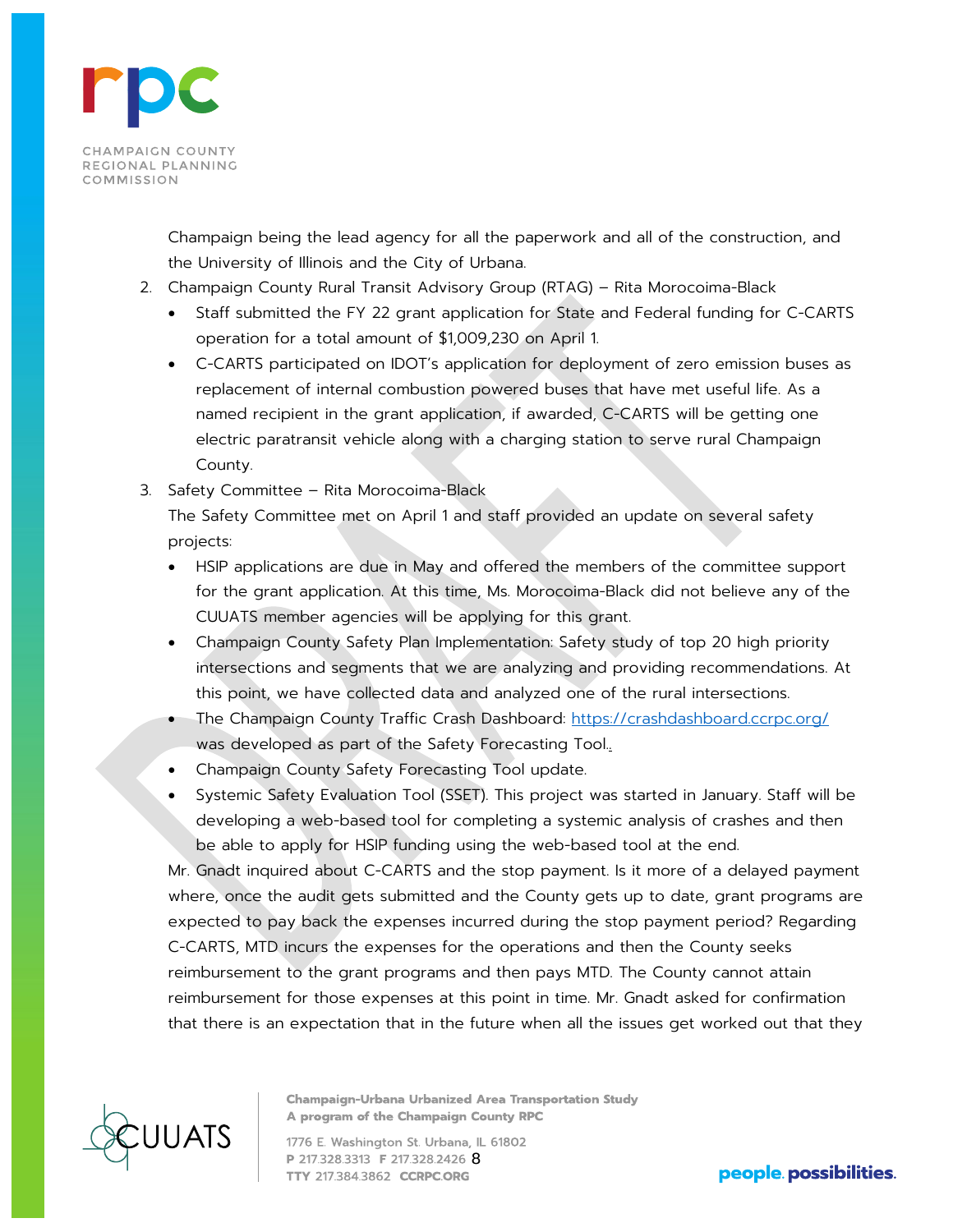

will get reimbursed. Dr. Sulamoyo confirmed that this is his understanding. Dr. Sulamoyo presents details of the stop payment issue later in these meeting minutes.

## B. Agency Reports

- 1. City of Champaign Chris Sokolowski
	- The St. Marys Road project is ongoing with the University. St. Marys Road is currently closed between Neil Street and Oak Street.
	- The 2021 asphalt project was awarded which focuses on some streets downtown and just north of downtown. Work will include some intersection work at Walnut Street and Main Street to replace traffic signals as there were some accessibility issues. This work will begin in June.
	- The annual concrete project will be open for bids on April 8. The main work locations are on Windsor Road from Neil Street to First Street, and then possibly some patching around the corner on First Street near Windsor Road.
- 2. City of Urbana Tim Cowan
	- The Lincoln Avenue and Springfield Avenue resurfacing project will begin this summer. It will extend from the University Avenue improvements down to Green Street.
	- Matthews Avenue lighting project, which is the third phase of our campus lighting improvements, will take place this summer as well.
- 3. Village of Savoy Roland White
	- A shout out to the CUUATS staff for preparing the cost benefit analysis for the INFRA Grant application that the Village of Savoy submitted. It is a very complicated calculation with more than a dozen spreadsheets. The village also received assistance from MTD and RPC on the narrative. It is a good grant application. It has a decent benefit to cost ratio. It is possible the announcement of the grant award will be made in June.
	- The village will work on minor street maintenance including oil and chip, concrete patching, and sidewalk repairs. The Capital Fund is a little slim this year because we are accounting for the fact that we might have to do a significant match in this fiscal year.
- 4. MTD Karl Gnadt
	- Construction is underway on the hydrogen production station. Unfortunately, construction is behind schedule by about five months. The first hydrogen fuel bus should be arriving on site in the next week or so. MTD will not have a production or



**Champaign-Urbana Urbanized Area Transportation Study** A program of the Champaign County RPC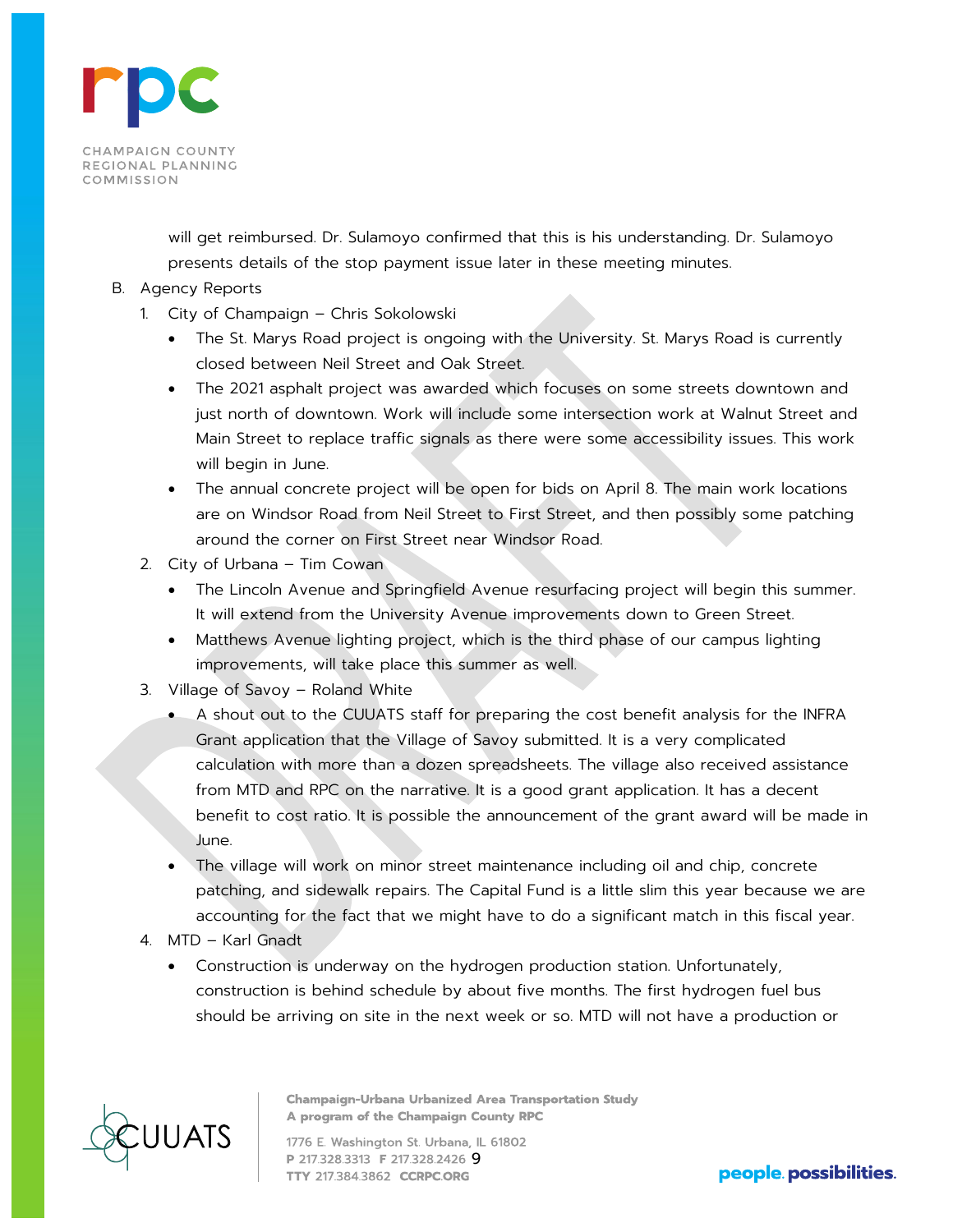

fueling station completed so a temporary fueling station will be put on site to fuel those buses over the next five months while they commission the vehicles and train the operators on the new vehicles. It is anticipated that the actual station will open and be running in late August or early September.

- Work continues on the Yards Project in downtown Champaign. MTD is well past the halfway mark of the NEPA process (the National Environmental Protection Agency) analysis and getting close to finishing., In addition, MTD is close to having a development agreement completed and turned over to the Federal Transit Administration for review.
- This coming Friday, MTD is opening bids for the solar array expansion which will provide electricity for the hydrogen production station. The station will draw power from the grid until the solar array is completed, progress is being made, and hopefully, this time next year we will have an expanded solar array.
- 5. Champaign County Jeff Blue Not present
- 6. University of Illinois Stacey DeLorenzo
	- The St. Marys Road project from Neil Street to Oak Street is ongoing. Demolition has occurred and some of the stormwater sewer work is going to begin. Utility groups have been out there working and the project should be completed by August.
	- The University is planning on having in-person in a majority of the classes this coming fall.
	- Hopefully, the University will get their money back so maintenance improvements can be done in the next fiscal year.
	- July 4 plans are still under discussion.
- 7. Village of Mahomet Ellen Hedrick Not present
- 8. CC Regional Planning Commission Ashlee McLaughlin/Dalitso Sulamoyo Ms. McLaughlin commented that IDOT is going through their Five-Year Functional Classification Review so CUUATS staff looked over the roads where they are proposing to change functional classification within Champaign County, and she presented some priorities in reviewing the Functional Classification Review. Functional classification gives each roadway a different classification based on the level of traffic volume and the location



**Champaign-Urbana Urbanized Area Transportation Study** A program of the Champaign County RPC

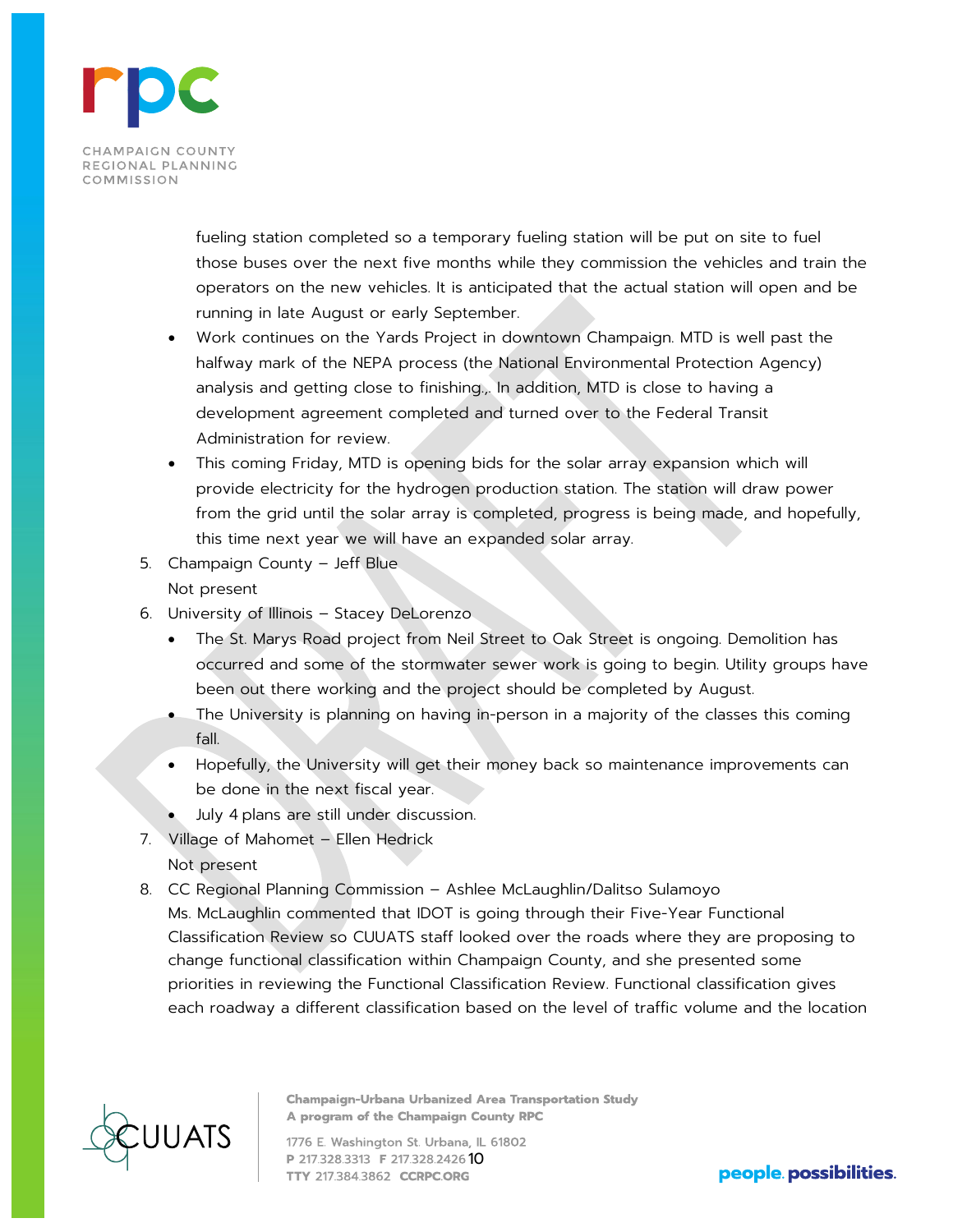

of the roadway. She presented all the proposed changes to be made in the County. Four of the proposed changes are within the Metropolitan Planning Area:

- The first two are on Illinois 47 and are State roads so they are not under local jurisdiction.
- Rising Road in Champaign. It is under the jurisdiction of Champaign Township and the City of Champaign. Neither of those agencies had an issue with the change proposed which is upgrading it from a local road to a minor collector.
- Old Church Road and Race Street extended. These are under the jurisdiction of Urbana Township as well as Philo Township. Philo Township disagreed with part of the reclassification of Old Church Road, downgrading it from a 5 major collector to a 6 minor collector. This has been already discussed with IDOT, and they are taking his opinions into consideration. Urbana Township did not have an issue with either of the changes proposed.

Dr. Sulamoyo provided information on the Champaign County Single Audit: Dr. Sulamoyo clarified that RPC is a department of Champaign County which means that we share the same Federal Employer Identification Number (FEIN) as the County. With regards to the single audit, when the audit is conducted for the County, RPC and various departments of the County are included in the single audit.

For the last three years, the Champaign County audit has been late. The 2018 audit was late and due to the onset of the COVID-19 pandemic, the State was relaxed on enforcing any issues regarding delinquency of the single audit. However, with the 2019 audit, the audit should have been completed, filed, and submitted in September of 2020. A threemonth extension was provided to all entities, which meant that the Champaign County audit should have been filed and submitted by December 31. However, that was not the case.

Later this year we received communication from our cognizant agency, which is the Department of Commerce and Economic Opportunity (DCEO), that due to the fact that the 2019 audit was delinquent, they were going to undertake steps necessary to hold us accountable. They put a lock on our Federal Employer Identification Number and then



**Champaign-Urbana Urbanized Area Transportation Study** A program of the Champaign County RPC

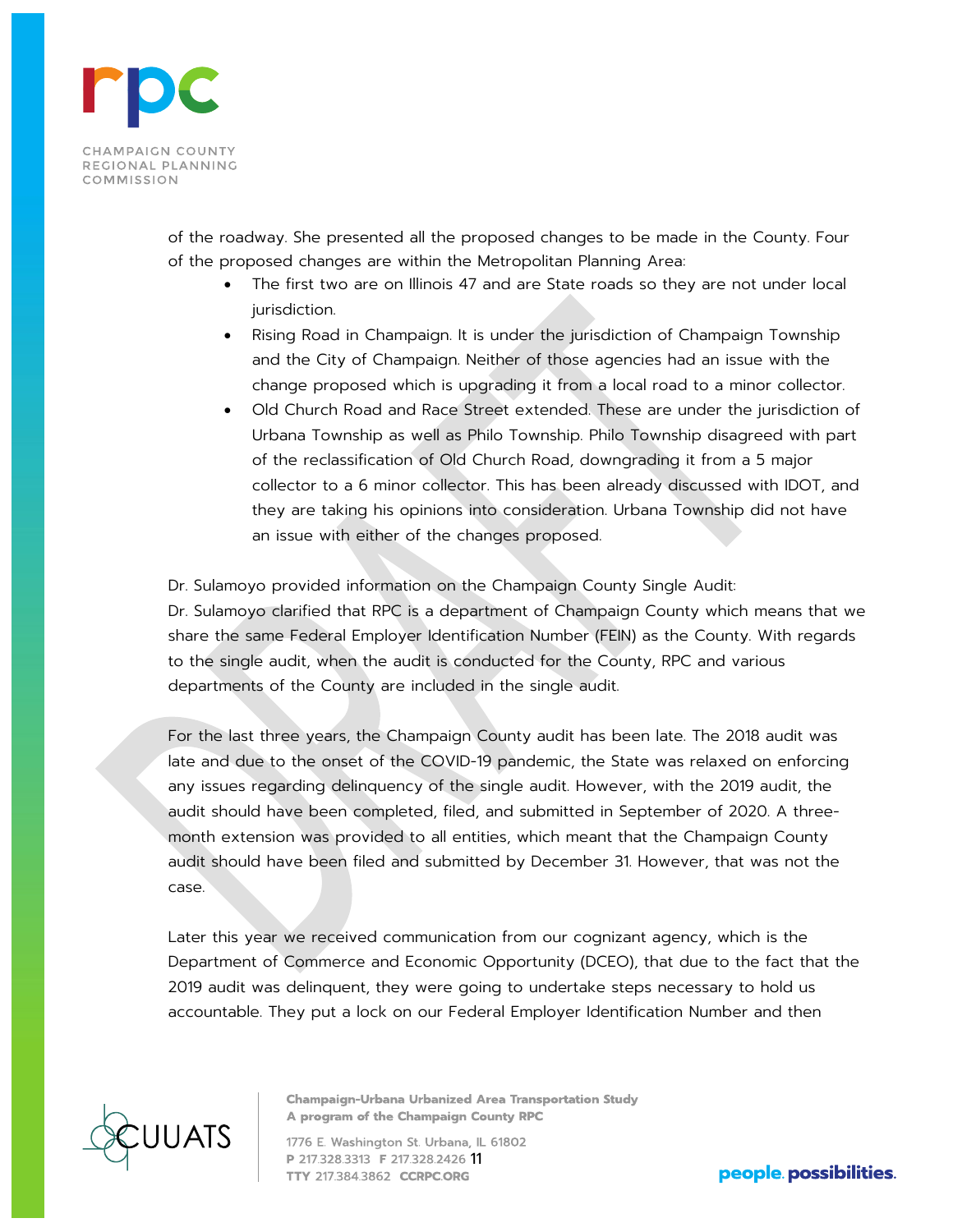

issued the no payment status. This means that as a grant funded department of the County, if a no payment status is issued, we cannot draw down funds from the State. We essentially do the work and then we are reimbursed by the State as well as by the Federal government for any of the expenses we have incurred on behalf of the various grants that we operate here at the RPC. When that was issued, it created an issue of panic for not just the RPC, but for the County as a whole. We really work as a team with our Commissioners, the County Board members and the Champaign County Auditor trying to mitigate the impact on our organization given the fact that we have been in the midst of various projects, some of which are being shared here. We have other work that we are doing in providing COVID relief to the community. We did communicate with our various funding sources, including IDOT, and obviously because this was communication that had been initiated by our cognizant agency, there was not much that most of these agencies could do.

One of the things that we were able to discover during this timeframe was that there was a loophole. We could essentially request from any of our funding sources, where the work could fit the criteria of public health and safety, an exemption to allow us to draw down funds for some of those grants or projects that fit the criteria.

Most of the projects that RPC does with IDOT did not fit that criteria. Dr. Sulamoyo communicated with all the State agencies. Some of them granted us the exemption and then in the midst of all of that, we found out that the Federal government on March 19 issued a memorandum that essentially provided guidance on the use of the new stimulus funding – the American Rescue Plan Act (ARPA). Contained within that memorandum was also conditional guidance on single audit. There was an additional three-month extension granted to grantees of government to have an audit completed. In RPC's case, the extension meant that we had an additional three months from December 31, 2020 meaning that the single audit would have to have been completed by March 31, 2021. There are some allowances within that, and it is our understanding that due to that memorandum, DCEO lifted the stop payment and essentially indicated that Champaign County was in compliance regarding the single audit delinquency issue. Given this extension, it is our understanding and the Champaign County Auditor, that this audit will have to be



**Champaign-Urbana Urbanized Area Transportation Study** A program of the Champaign County RPC

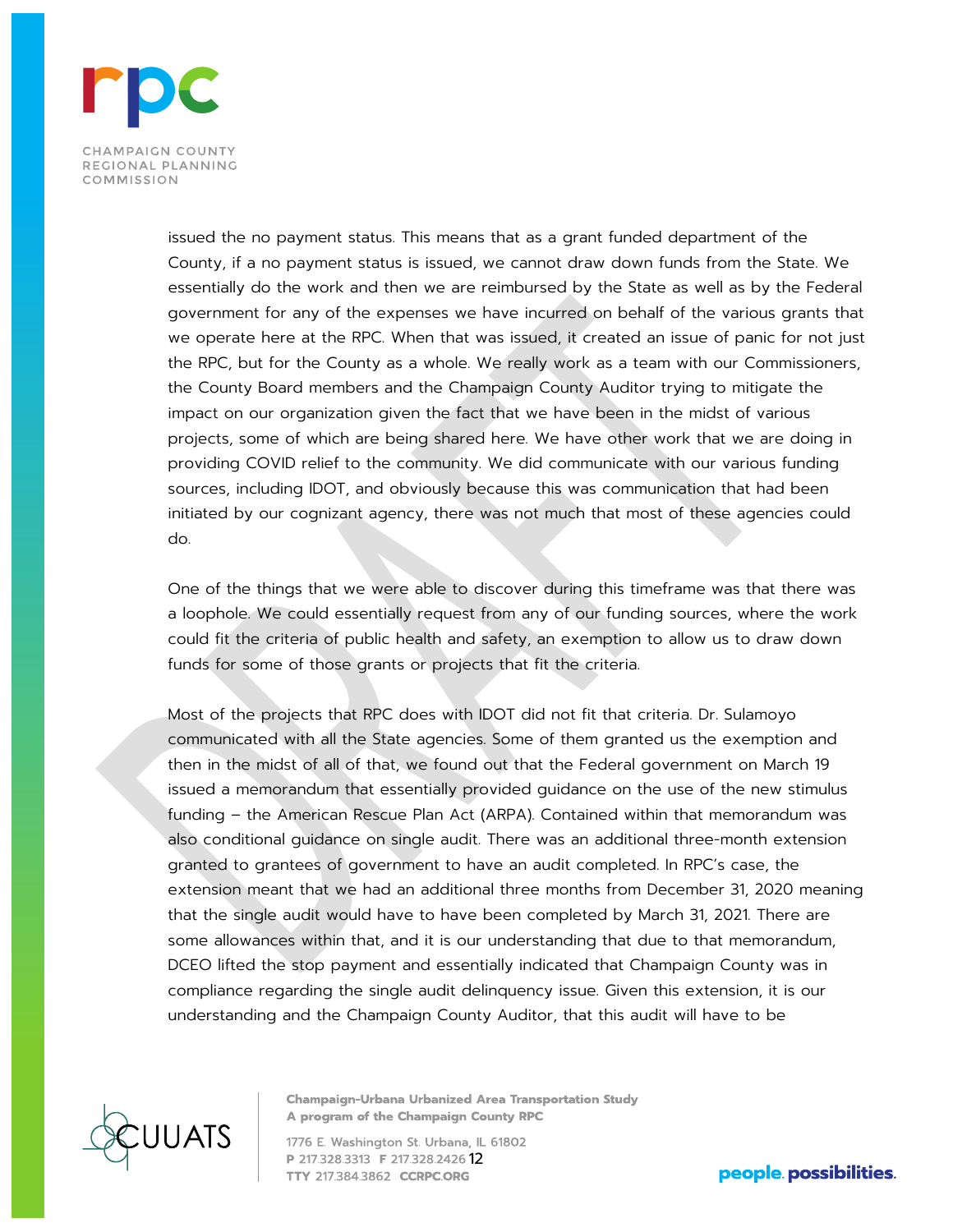

completed by May 1. If we are not going to be able to have the audit completed by May 1, these steps that were undertaken previously by DCEO will be undertaken at that point.

Regarding the stop payment, it is not just our ability to access reimbursement from the State, it is also not being able to submit any grants or modifications to the State. It is not just the limitation on drawing down funds, it is also a limitation that they are not allowing us to submit any grants or modifications to the State. Those grants or modifications would not be processed until stop payment issue is lifted. We are meeting on a weekly basis with the County leadership and our understanding is that they are working with the external auditor that completes the audit on behalf of Champaign County to try and get that audit completed before these other measures are undertaken by the State.

There was another step that was undertaken by the County Board before we found out about the memo that was issued by the Federal Office of Management and Budget within the White House granting the additional three-month extension. We met with the County Board and the County Board did approve a mechanism to provide cash flow to the RPC so that any of the projects and programs that we were operating, if indeed we were not able to access cash from the State that we would be able to pay for those expenses with funding from the County. We have not had to utilize that mechanism yet since now we are able to access cash from the State until there is another stop payment issue if the audit is not completed in time.

In summary, Dr. Sulamoyo commented that it is important for the group to know that this audit issue is not an issue that emanates from RPC. As a matter of fact, it is his understanding that there has not been any single audit finding that has been attributed to the RPC in the last 35 years. This is an issue that is beyond our control as a department of the County, but we are working with the County to try and get this resolved as soon as possible, so it does not impact our ongoing operations.

Mr. Caldwell from IDOT District 5 commented that he just received a note from IDOT Operation's Manager that IDOT received the green light to invoice payments and the 3C



**Champaign-Urbana Urbanized Area Transportation Study** A program of the Champaign County RPC

1776 E. Washington St. Urbana, IL 61802 P 217.328.3313 F 217.328.2426 13

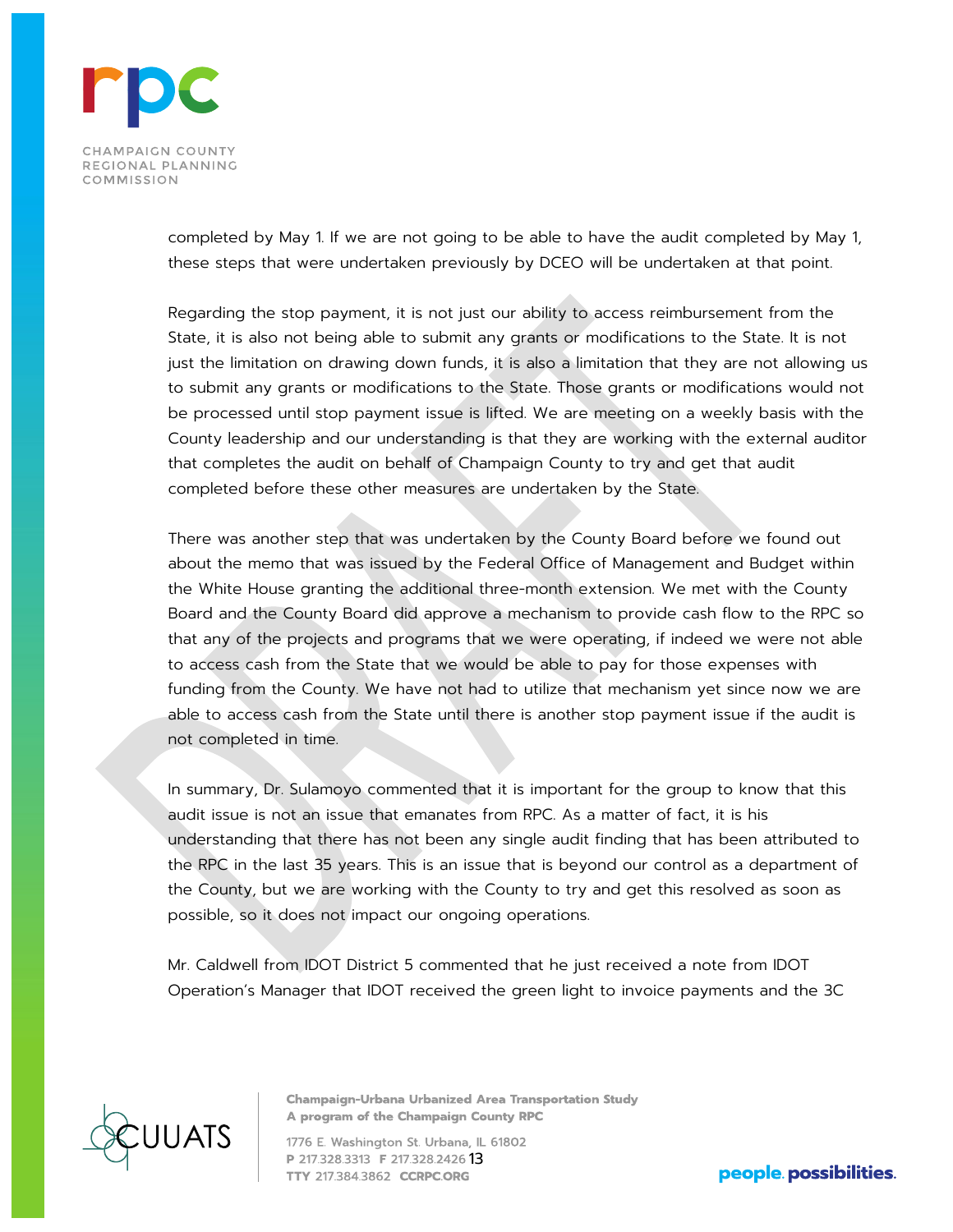

agreement procurement, which had also been put on hold. He suggested that RPC get their ICQ submitted so the agreement can move forward.

Ms. Snyder exited the meeting at 11:22 a.m.

- 9. IDOT District 5 Robert Nelson
	- Work has resumed on University Avenue. Contractors are working on curb and gutter work.
	- Curtis Road interchange signal work is supposed to be started sometime in April.
	- The structures on I-74 work is in progress. The Neil Street ramp was closed April 1. The work is supposed to begin to put the crossovers in place.
	- The I-74 and I-57 interchange has been submitted for the June letting.
- 10. IDOT Central Office Tom Caldwell

IDOT is working on payments to Champaign County.

11. FHWA – Betsy Tracy

There is discussion on the infrastructure bill at the national level, but nothing confirmed. Ms.

Tracy commented that she appreciates your efforts on pulling together your local priorities. VIII. Announcements

None

- IX. Audience Participation None
- X. Adjournment

Mr. Gnadt adjourned the meeting at 11:38 a.m.



**Champaign-Urbana Urbanized Area Transportation Study** A program of the Champaign County RPC

1776 E. Washington St. Urbana, IL 61802 P 217.328.3313 F 217.328.2426 14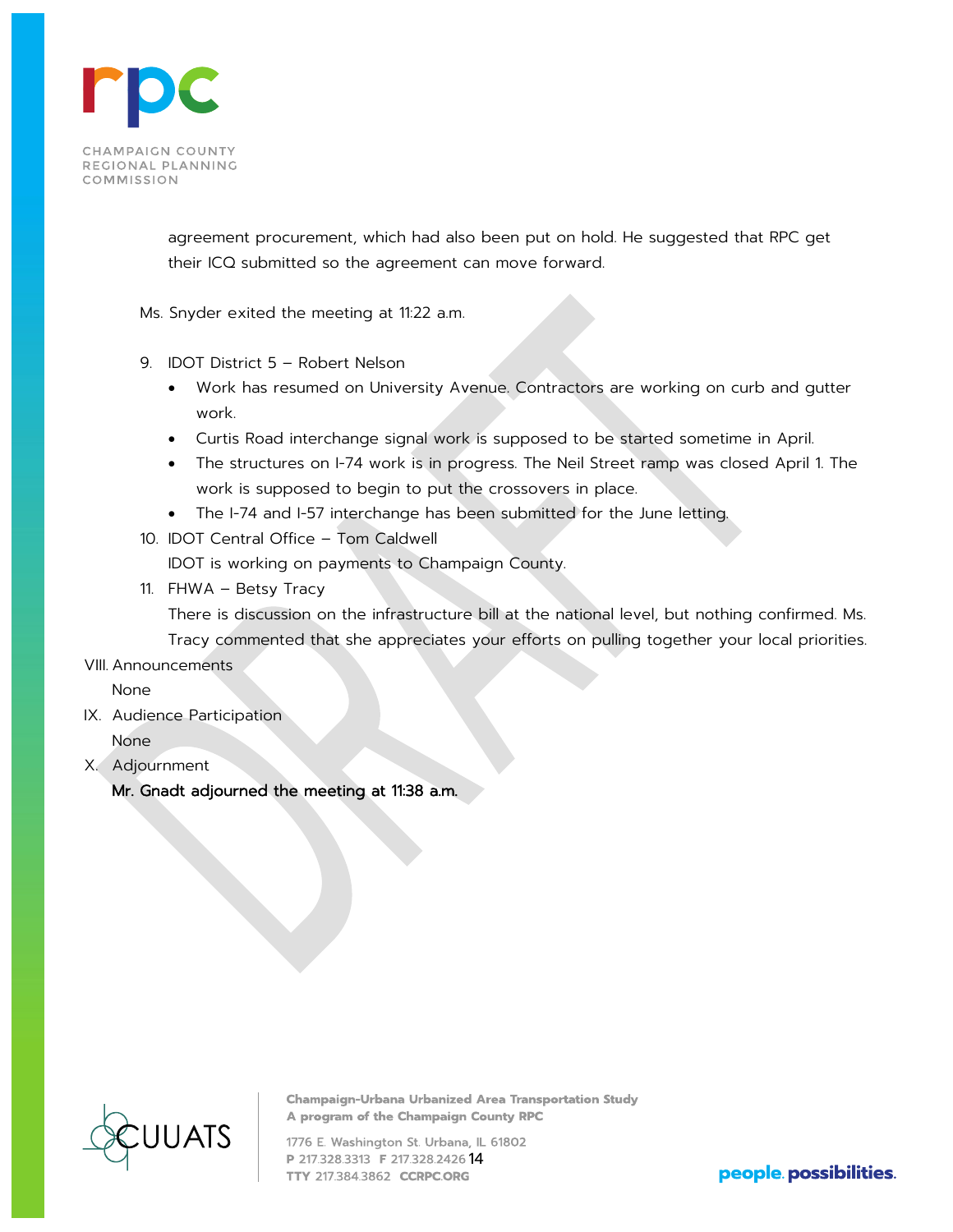

# **Memorandum**

To: CUUATS Technical Committee Members From: CUUATS Staff Date: June 2, 2021 Re: Transportation Improvement Program FY 2020-2025, Amendments Requested Action: Approve Amendments

# BACKGROUND

The Illinois Department of Transportation submitted twelve amendments to the Transportation Improvement Program FY 2020-2025. The following describes the amendments:

## H671

This is an existing state project for I-74 bridge work at the Saline Branch 1 mile east of US 45, over I-74 east of Urbana. The total project cost increased 40.2 percent from \$2,100,000 to \$2,945,000 using 90 percent federal NHPP-State funds with an NHPP-State Match. The project description also changed to include "Bridge Repair" in addition to "Bridge Deck Overlay." This project is in FY 22.

### L007

This is an existing state project for designed overlay on US 45/US 150/Springfield Avenue from Prospect Avenue to Wright Street. This project has two different phases with amendments:

- The cost of the land acquisition phase of the project in FY 22 decreased 4.5 percent from \$1,100,000 to \$1,050,000 and the funding changed from 100 percent State Only funds to 80 percent federal NHPP-State funding with a 20 percent state match.
- The overlay phase of the project in FY 23 was moved to a year beyond FY 25 and will be removed from the current TIP.

# K027

This is an existing state project for overlay on US 150/IL 130/University Avenue from Cunningham Avenue to IL 130 (S) and IL 130 (S) to I-74 in FY 23. Four changes are proposed for this project:

- The total project cost increased 18.4 percent from \$1,900,000 to \$2,250,000 using 80 percent federal NHPP-State funds.
- The matching funds have changed from NHPP-State Match to State Match.
- The project location has changed to US 150: E of N Maple Street to II 130 (S): US 150 to I-74.
- The project description has changed from "SMART Overlay" to "Standard Overlay."



**Champaign-Urbana Urbanized Area Transportation Study** A program of the Champaign County RPC

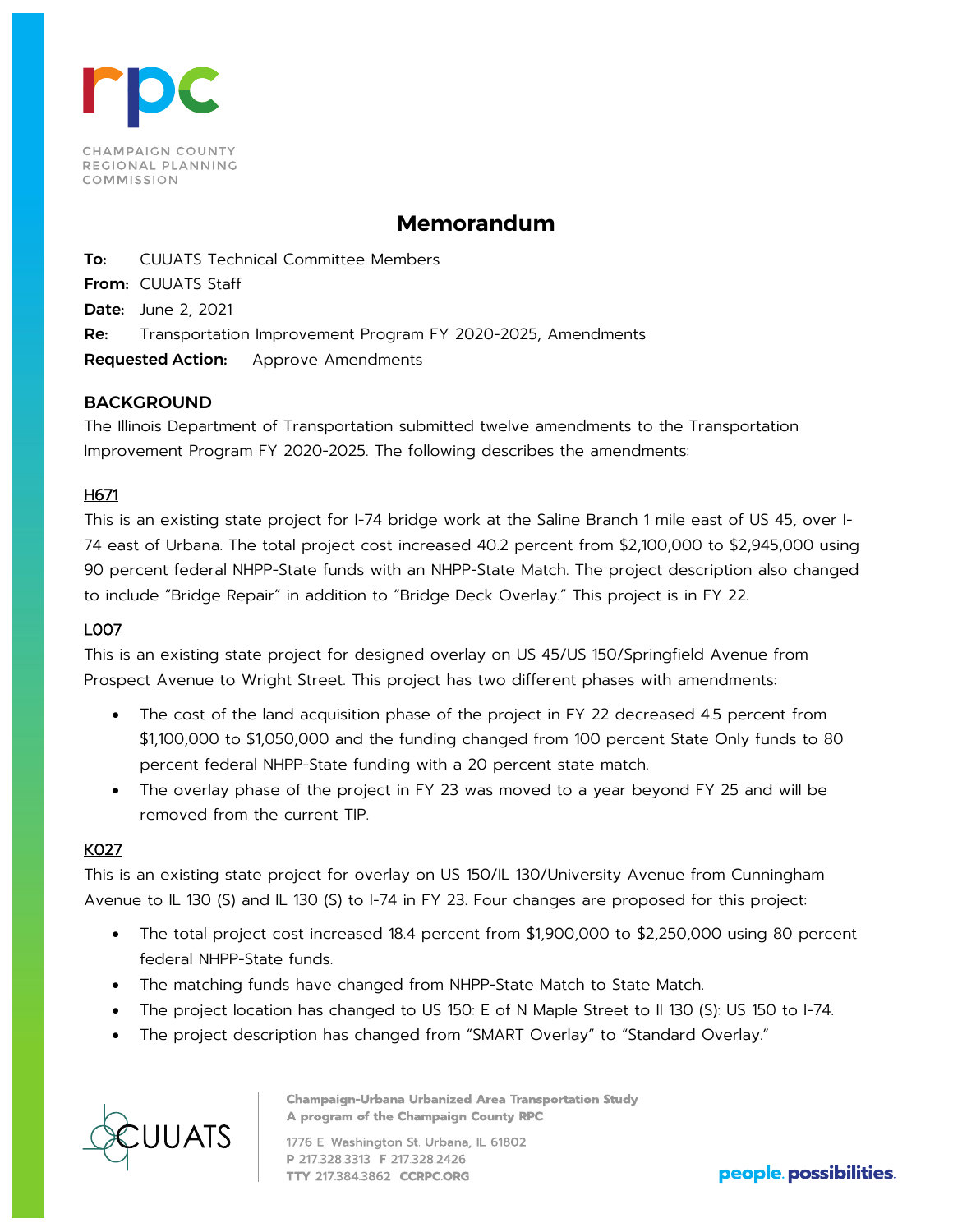

# K020

This is a new state project for jurisdictional transfer on Wilbur Avenue from Market Street to 0.4 miles east in Champaign. The total cost is \$990,000 in State Reimbursement funds. This project is in FY 22.

# 70D78

This is a state project for bridge deck overlay on I-74 under TR30C west of Mahomet. This project was originally programmed in FY 23 and has been moved to a year beyond FY 25 and will be removed from the current TIP.

# A142

This is a state project for a pedestrian overpass on I-57 at Curtis Road southwest of Champaign. This project was originally programmed in FY 24 and has been moved to a year beyond FY 25 and will be removed from the current TIP.

# D068

This is a state project for overlay on US 150 from Mansfield to Mahomet. This project has two phases originally programmed in FY 24 that have both been moved to a year beyond FY 25 and will be removed from the current TIP:

- Designed overlay from Mansfield to Mahomet
- Bridge deck overlay at the stream two miles west of Mahomet

# H623

This is a state project for bridge superstructure on FAP 725 (W Church Street) over ICRR and Copper Slough west of Champaign. This project was originally programmed in FY 24 and has been moved to a year beyond FY 25 and will be removed from the current TIP.

# Y011

This is a state project for overlay on IL 10 from Staley Road to Mattis Avenue in Champaign. This project was originally programmed in FY 24 and has been moved to a year beyond FY 25 and will be removed from the current TIP.

# H469

This is a state project for bridge replacement on I-72 under Staley Road west of Champaign. This project was originally programmed in FY 25 and has been moved to a year beyond FY 25 and will be removed from the current TIP.

Staff Recommendation: Approve Transportation Improvement Program FY 2020-2025 Amendments



**Champaign-Urbana Urbanized Area Transportation Study** A program of the Champaign County RPC

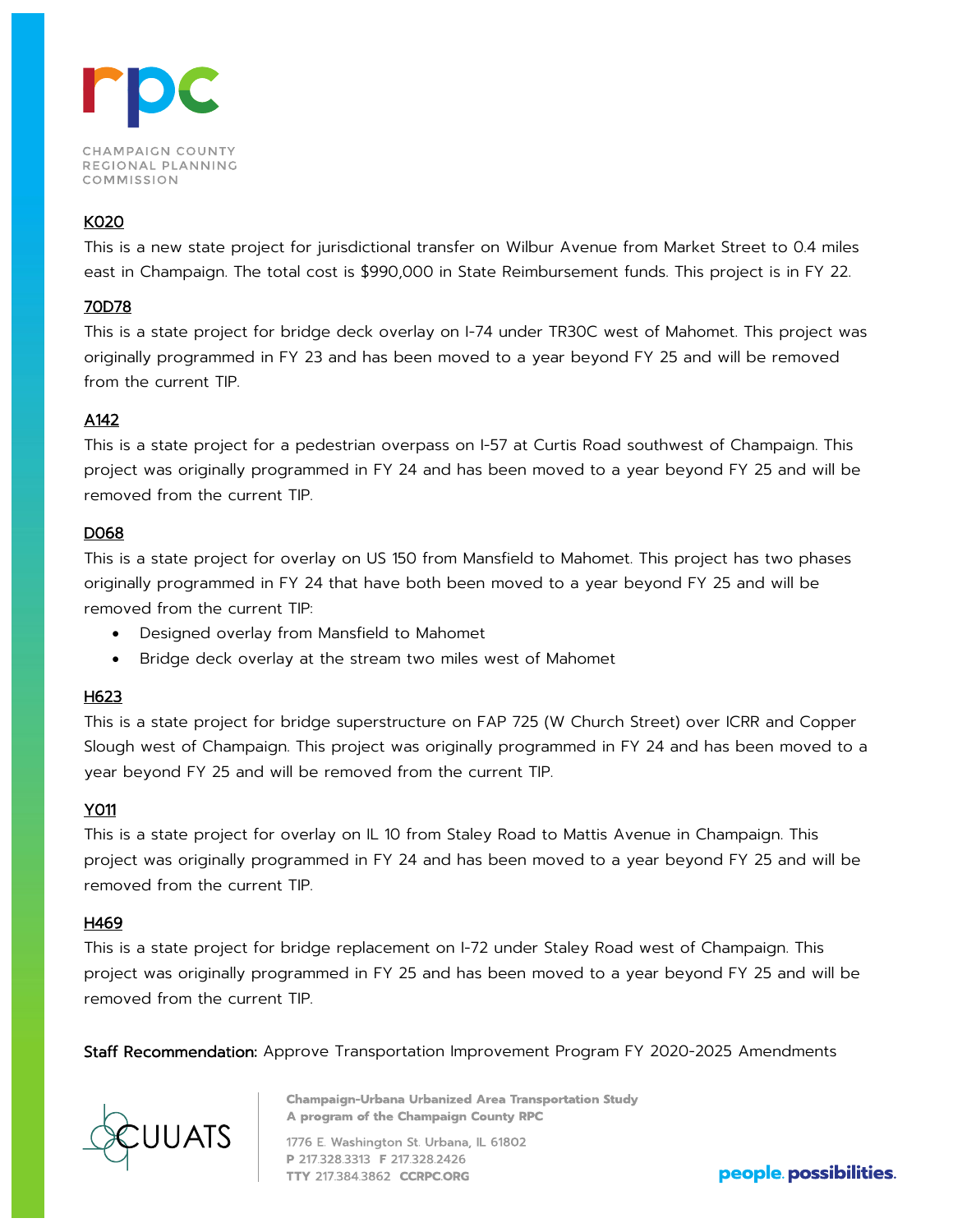### **Amendments** TIP FY 20-25 Presented to CUUATS Technical Committee on June 9, 2021 and CUUATS Policy Committee on June 16, 2021

| Updated/New Information Highlighted                             |                       |               |                |                                                         |                                     |                                                                                                    |                |                   |                                                                                          |                                |                                      |                         |                                                                   |
|-----------------------------------------------------------------|-----------------------|---------------|----------------|---------------------------------------------------------|-------------------------------------|----------------------------------------------------------------------------------------------------|----------------|-------------------|------------------------------------------------------------------------------------------|--------------------------------|--------------------------------------|-------------------------|-------------------------------------------------------------------|
| Amendments                                                      | <b>Listing Status</b> | Project<br>ID | Fiscal<br>Year | Project<br>Title                                        | Start<br>Terminus                   | End<br>Terminus                                                                                    | Lead<br>Agency | All<br>Agencies   | Fund<br><b>Type</b>                                                                      | Federal<br>Funding             | State<br>Funding                     | Total<br>Cost           | Description                                                       |
| <b>Cost Increase</b><br>40.2%,                                  | Proposed              | H671          | 2022           | I-74 Bridge Work                                        |                                     | Saline Branch 1 mile E Saline Branch 1 mile E<br>of US 45; Over I-74 E of of US 45; Over I-74 E of | State          | State,<br>Federal | NHPP-State, NHPP<br><b>State Match</b>                                                   | \$2,651,000                    | S.                                   | 294,000 \$ 2,945,000    | Bridge Deck Overlay,<br>Bridge Repair;<br>SN 010-0025, 0026, 0033 |
| <b>Description</b>                                              | Current               |               |                |                                                         | Urbana                              | Urbana                                                                                             |                |                   |                                                                                          | $$1,890,000$ \$                |                                      | 210,000 \$ 2,100,000    | Bridge Deck Overlay;<br>SN 010-0025, 0026, 0033                   |
| <b>Cost Decrease</b><br>4.5%, Fund                              | Proposed              | L007          | 2022           | US 45/ US 150<br>(Springfield Avenue/                   | Prospect Avenue                     | Wright Street                                                                                      | <b>State</b>   | State,<br>Federal | NHPP-State, State<br>Match                                                               | $\hat{S}$<br>$840,000$ \$      |                                      | 210,000 \$ 1,050,000    | Land Acquisition                                                  |
| Source                                                          | Current               |               |                | Wright Street)                                          |                                     |                                                                                                    |                | State             | State Only                                                                               |                                |                                      | \$1,100,000 \$1,100,000 |                                                                   |
| <b>Remove Project</b>                                           | Current               | L007          | 2023           | US 45/ US 150<br>(Springfield Avenue/<br>Wright Street) | Prospect Avenue                     | Wright Street                                                                                      | State          | State,<br>Federal | NHPP-State, NHPP-<br><b>State Match</b>                                                  | \$1,648,000                    | $\hat{\mathcal{S}}$                  | 412,000 \$ 2,060,000    | Designed Overlay - 3P Policy<br>ADA Improvements                  |
| <b>Cost Increase</b><br>18.4%, Location,<br><b>Fund Source.</b> | Proposed              | K027          | 2023           | US 150/IL 130<br>(University Avenue)                    | US 150: E of N Maple<br>150 to I-74 | US 150: E of N Maple<br>Street to IL 130 (S): US Street to IL 130 (S): US<br>150 to I-74           | <b>State</b>   | State,<br>Federal | NHPP-State, State<br>Match                                                               | \$1,800,000                    | S.                                   | 450,000 \$ 2,250,000    | <b>Standard Overlay</b>                                           |
| Description                                                     | Current               |               |                | Overlay                                                 | Cunningham Avenue<br>to IL 130 (S)  | IL 130 (S) to I-74                                                                                 |                |                   | NHPP-State, NHPP-<br>State Match                                                         |                                | $$1,520,000$ $$380,000$ $$1,900,000$ |                         | <b>SMART Overlay</b>                                              |
| <b>New Project</b>                                              | Proposed              | K020          | 2022           | <b>Wilbur Ave</b><br>(OR3)                              | <b>Market Street</b>                | 0.4 MI E in Champaign                                                                              | <b>State</b>   | <b>State</b>      | <b>State Reimburse</b>                                                                   |                                | \$990,000                            | S.<br>990,000           | Jurisdictional Transfer                                           |
| <b>Remove Project</b>                                           | Current               | 70D78         | 2023           | I-74 Bridge Deck<br>Overlay                             | Under TR30C W of<br>Mahomet         | Under TR30C W of<br>Mahomet                                                                        | State          | State,<br>Federal | NHPP-State, NHPP-<br><b>State Match</b>                                                  | $\hat{\mathcal{S}}$<br>585,000 | \$<br>65,000                         | $\zeta$<br>650,000      | <b>Bridge Deck Overlay</b>                                        |
| <b>Remove Project</b>                                           | Current               | A142          | 2024           | I-57 Pedestrian<br>Overpass                             | At Curtis Road SW of<br>Champaign   | At Curtis Road SW of<br>Champaign                                                                  | State          | State,<br>Federal | NHPP-State, NHPP-<br><b>State Match</b>                                                  | $$1,305,000$ \$                |                                      | 145,000 \$ 1,450,000    | Pedestrian Overpass                                               |
| <b>Remove Project</b>                                           | Current               | D068          | 2024           | US 150 Overlay                                          | Mansfield                           | Mahomet                                                                                            | <b>State</b>   |                   | STP-RURAL-State,<br>STP-URBN5-200K-S, \$4,368,000 \$1,092,000 \$5,460,000<br>State Match |                                |                                      |                         | Designed Overlay - 3P Policy<br>ADA Improvements                  |
| <b>Remove Project</b>                                           | Current               | D068          | 2024           | US 150 Overlay                                          | Stream 2 miles W of<br>Mahomet      | Stream 2 miles W of<br>Mahomet                                                                     | <b>State</b>   | State,<br>Federal | STP-RURAL-State,<br>State Match                                                          | $\mathcal{S}$<br>80,000 \$     | $20,000$ \$                          | 100,000                 | <b>Bridge Deck Overlay</b>                                        |
| <b>Remove Project</b>                                           | Current               | H623          | 2024           | FAP 725 (W Church<br>Street)                            | Slough W of<br>Champaign            | Over ICRR and Copper Over ICRR and Copper<br>Slough W of<br>Champaign                              | State          | State,<br>Federal | NHPP-State, NHPP-<br>State Match                                                         | \$2,400,000                    | Ŝ.<br>600,000                        | \$3,000,000             | <b>Bridge Superstructure</b>                                      |
| <b>Remove Project</b>                                           | Current               | Y011          | 2024           | IL 10 Overlay                                           | <b>Staley Road</b>                  | Mattis Avenue in<br>Champaign                                                                      | State          | State,<br>Federal | NHPP-State, NHPP-<br>State Match                                                         |                                | $$1,316,000$ $$329,000$ $$1,645,000$ |                         | Standard Overlay - 3P Policy,<br>ADA Improvements                 |
| <b>Remove Project</b>                                           | Current               | H469          | 2025           | I-72 Bridge<br>Replacement                              | Under Staley Road W<br>of Champaign | Under Staley Road W<br>of Champaign                                                                | State          | State,<br>Federal | NHPP-State, NHPP-<br>State Match                                                         | $$3,600,000$ \$                |                                      | 400,000 \$4,000,000     | Bridge Replacement, Bridge<br>Office P.E., SN 010-0168            |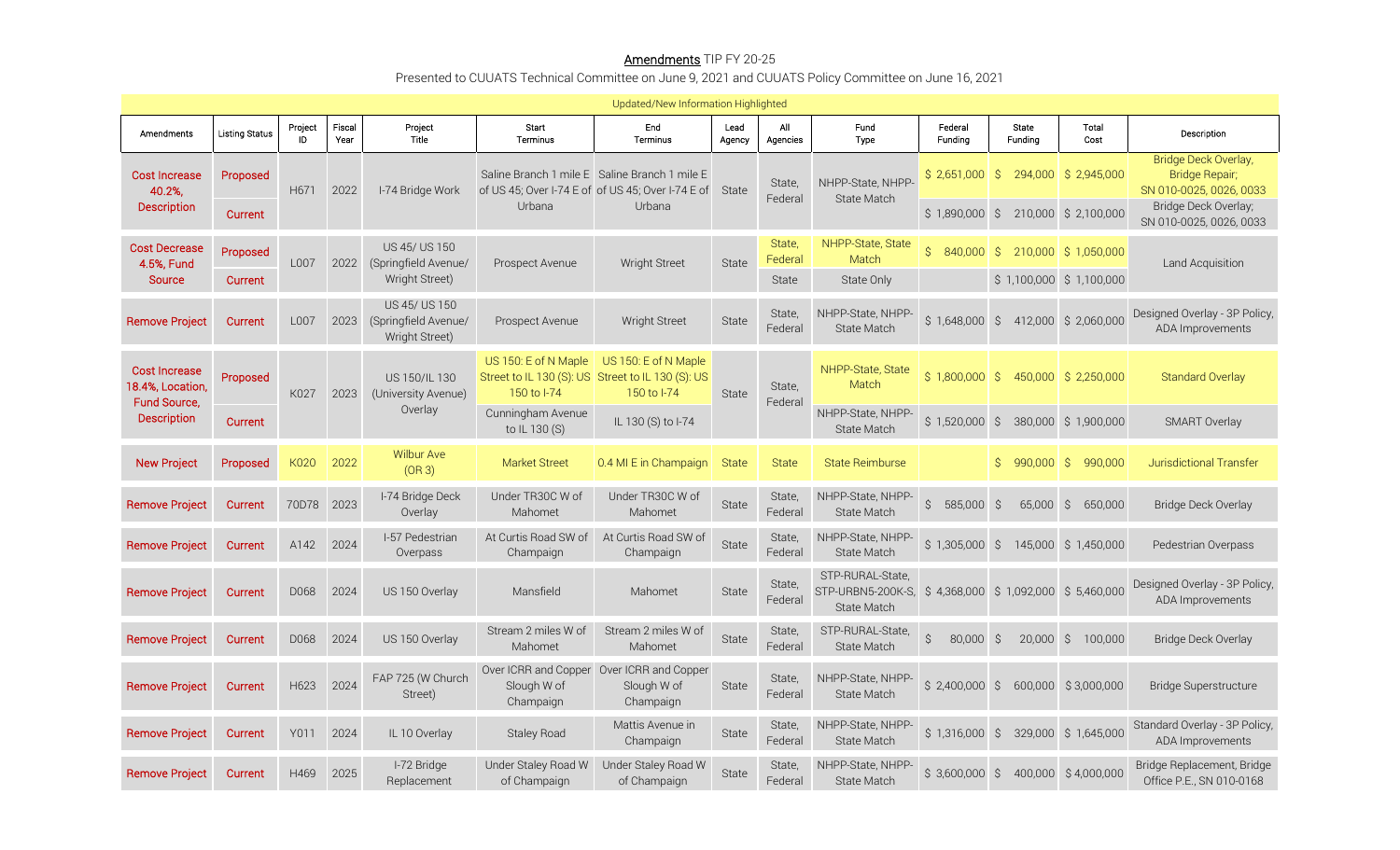

# **Memorandum**

To: CUUATS Technical Committee Members

From: CUUATS Staff

Date: June 2, 2021

Re: Transportation Improvement Program FY 2020-2025, Administrative Modifications

# BACKGROUND

The Illinois Department of Transportation submitted nine administrative modifications to the Transportation Improvement Program FY 2020-2025. The following describes the modifications:

# H332

This is an existing state project for preliminary engineering for bridge work on I-57 under CH 17 1.8 miles east of Sadorus. According to the Illinois Department of Transportation, this project has changed from "Advanced Construction" to "Current" status due to the apportionment or state contract ceiling being sufficient to meet project specifications and/or the project being financially active. This project is in FY 21.

# A167 D

This is an existing state project for I-57/I-74 interchange reconstruction and bridge replacement funded by NHPP-State and an NHPP-State Match. A new funding source was added to the project, HWY-INF-BR-REP-REH-S, with an additional state match. The total project cost is unchanged at \$91 million. This project is in FY 22.

# H382

This is an existing state project for I-72 bridge work over I-57 west of Champaign. This project has two different phases with modifications:

- The preliminary engineering phase in FY 22 is funded with 90 percent NHPP-State funds. The 10 percent matching funds changed from "NHPP-State Match" to "State Match."
- The cost of the bridge superstructure work in FY 24 increased 9.9 percent from \$4.55 million to \$5 million.

#### H536

This is an existing state project for preliminary engineering on I-57 under Kirby Avenue west of Champaign. This project is funded with 90 percent NHPP-State funds. The 10 percent matching funds changed from "NHPP-State Match" to "State Match." This project is in FY 23.



**Champaign-Urbana Urbanized Area Transportation Study** A program of the Champaign County RPC

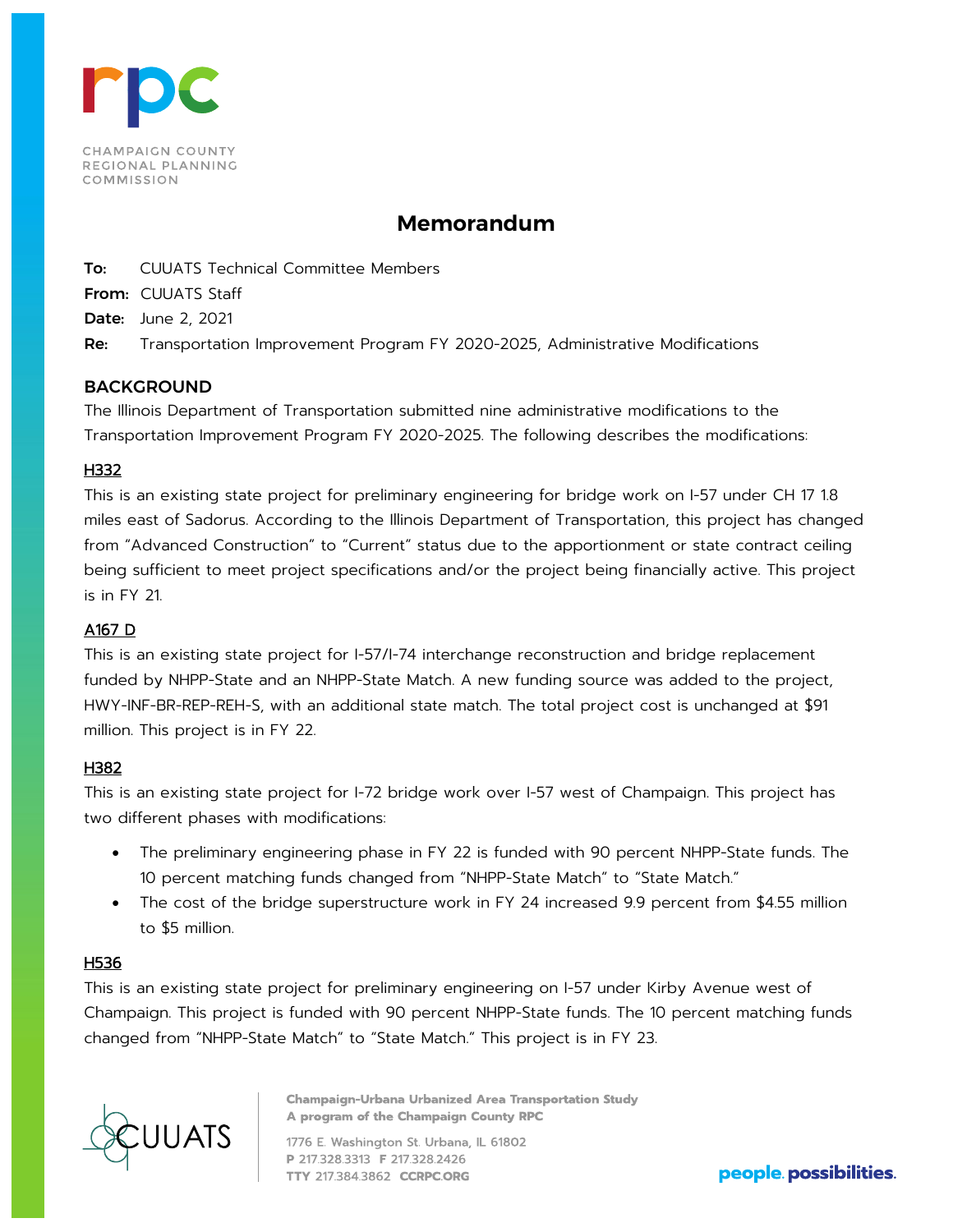

# H612

This is an existing state project for IL 10 bridge replacement at Copper Slough east of Duncan Road. This project is funded with 80 percent NHPP-State funds. The 20 percent matching funds changed from "NHPP-State Match" to "State Match." This project is in FY 23.

# L008

This is an existing state project for roadway improvements on US 45 (Neil Street) from Springfield Avenue in Champaign to Curtis Road in Savoy. This project has two different phases with modifications:

- The land acquisition phase has moved from FY 22 to FY 23.
- The overlay phase in FY 24 removed "3P Policy" from the project description. The new description is "Designed Overlay, ADA Improvements."

# Y011

This is an existing state project for IL 10 land acquisition for a future overlay project from Staley Road to Mattis Avenue in Champaign. This project moved from FY 22 to FY 25.



**Champaign-Urbana Urbanized Area Transportation Study** A program of the Champaign County RPC

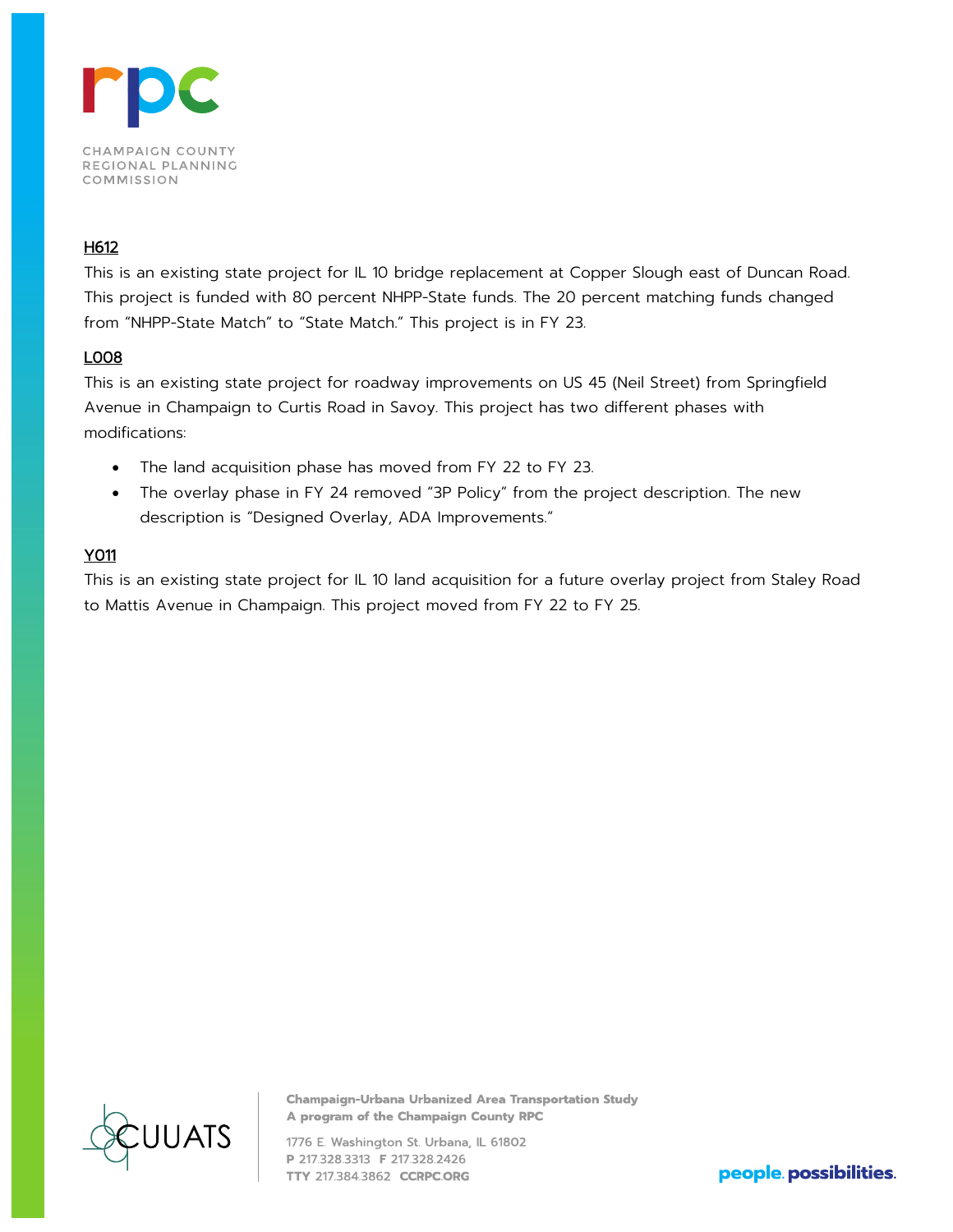## **Administrative Modifications** TIP FY20-25

Presented to CUUATS Technical Committee on June 9, 2021 and CUUATS Policy Committee on June 16, 2021

| Updated/New Information Highlighted |                            |               |                |                                            |                                                |                                          |                |                   |                                                                                                           |                                    |                                        |                                         |                                                                                            |                  |
|-------------------------------------|----------------------------|---------------|----------------|--------------------------------------------|------------------------------------------------|------------------------------------------|----------------|-------------------|-----------------------------------------------------------------------------------------------------------|------------------------------------|----------------------------------------|-----------------------------------------|--------------------------------------------------------------------------------------------|------------------|
| Administrative<br>Modifications     | Listing<br><b>Status</b>   | Project<br>ID | Fiscal<br>Year | Project<br>Title                           | Start<br>Terminus                              | End<br>Terminus                          | Lead<br>Agency | All<br>Agencies   | Fund<br>Type                                                                                              | Federal<br>Funding                 | State<br>Fundina                       | Total<br>Cost                           | Description                                                                                | AC               |
| <b>Current Status</b>               | Current<br>Previous        | H332          | 2021           | I-57 Bridge<br>Work                        | Under CH 17<br>1.8 miles E of<br>Sadorus       | Under CH 17<br>1.8 miles E of<br>Sadorus | State          | State,<br>Federal | NHPP-State, NHPP-State<br>Match                                                                           | $\hat{S}$<br>270,000 \$            | $30,000$ \$                            | 300,000                                 | PE (Phase I), PE (Phase II),<br>SN 010-0124, (FY20 Carryover)                              | <b>No</b><br>Yes |
| <b>Fund Source</b>                  | Current<br>Previous        | A167 D        | 2022           | $1-57/1-74$<br>Interchange                 | Interchange                                    | Interchange                              | State          | State,<br>Federal | NHPP-State, HWY-INF-BR-<br>REP-REH-S, NHPP-State<br>Match, State Match<br>NHPP-State, NHPP-State<br>Match | \$81,900,000                       |                                        | \$9,100,000 \$91,000,000                | Interchange Reconstruction,<br>Bridge Replacement,<br>SN 010-0018, 0019                    | No               |
| <b>Fund Source</b>                  | Current<br><b>Previous</b> | H382          | 2022           | I-72 Bridge<br>Work                        | Over I-57 W of<br>Champaign                    | Over I-57 W of<br>Champaign              | State          | State,<br>Federal | NHPP-State, State Match<br>NHPP-State, NHPP-State<br>Match                                                | 630,000<br>$\hat{\mathcal{S}}$     | $\zeta$<br>70,000                      | $\zeta$<br>700,000                      | PE (Phase I), PE (Phase II),<br>SN 010-0034, 0035                                          | No               |
| 9.9% Total Cost<br>Increase         | Current<br>Previous        | H382          | 2024           | I-72 Bridge<br>Work                        | Over I-57 W of<br>Champaign                    | Over I-57 W of<br>Champaign              | State          | State,<br>Federal | NHPP-State, NHPP-State<br>Match                                                                           | \$<br>4,500,000<br>$$4,095,000$ \$ | $\mathcal{S}$<br>500,000<br>455,000 \$ | $\mathcal{S}$<br>5,000,000<br>4,550,000 | <b>Bridge Superstructure</b>                                                               | No               |
| <b>Fund Source</b>                  | Current<br>Previous        | H536          | 2023           | I-57 P.E.                                  | <b>Under Kirby</b><br>Avenue W of<br>Champaign | Under Kirby<br>Avenue W of<br>Champaign  | State          | State,<br>Federal | NHPP-State, State Match<br>NHPP-State, NHPP-State<br>Match                                                | $\hat{S}$<br>675,000               | S,<br>75,000                           | S,<br>750,000                           | P.E. Phase I, P.E. Phase II                                                                | No               |
| <b>Fund Source</b>                  | Current<br>Previous        | H612          | 2023           | IL 10 Bridge<br>Work                       | At Copper<br>Slough E of<br>Duncan Road        | At Copper<br>Slough E of<br>Duncan Road  | State          | State,<br>Federal | NHPP-State, State Match<br>NHPP-State, NHPP-State<br>Match                                                | \$<br>940,000                      | $\zeta$<br>235,000                     | $\mathcal{S}$<br>1,175,000              | Bridge Replacement,<br>SN 010-0135                                                         | <b>No</b>        |
| <b>Fiscal Year</b>                  | Current<br>Previous        | L008          | 2023<br>2022   | US 45 (Neil<br>Street) Land<br>Acquisition | Springfield<br>Avenue in<br>Champaign          | Curtis Road in<br>Savoy                  | State          | State             | State Only                                                                                                |                                    | $\hat{S}$<br>$25,000$ \$               | 25,000                                  | Land Acquisition                                                                           | <b>No</b>        |
| Project<br>Description              | Current<br>Previous        | L008          | 2024           | US 45 (Neil<br>Street) Overlay             | Springfield<br>Avenue in<br>Champaign          | Curtis Road in<br>Savoy                  | State          | State,<br>Federal | NHPP-State, NHPP-State<br>Match                                                                           | $$3,228,000$ \$                    | 807,000 \$                             | 4,035,000                               | Designed Overlay, ADA<br>Improvements<br>Designed Overlay - 3P Policy,<br>ADA Improvements | <b>No</b>        |
| <b>Fiscal Year</b>                  | Current<br><b>Previous</b> | Y011          | 2025<br>2022   | IL 10 Land<br>Acquisition                  | <b>Stalev Road</b>                             | Mattis Avenue<br>in Champaign            | State          | State             | State Only                                                                                                |                                    | Ŝ.<br>150,000                          | - \$<br>150,000                         | Land Acquisition                                                                           | No               |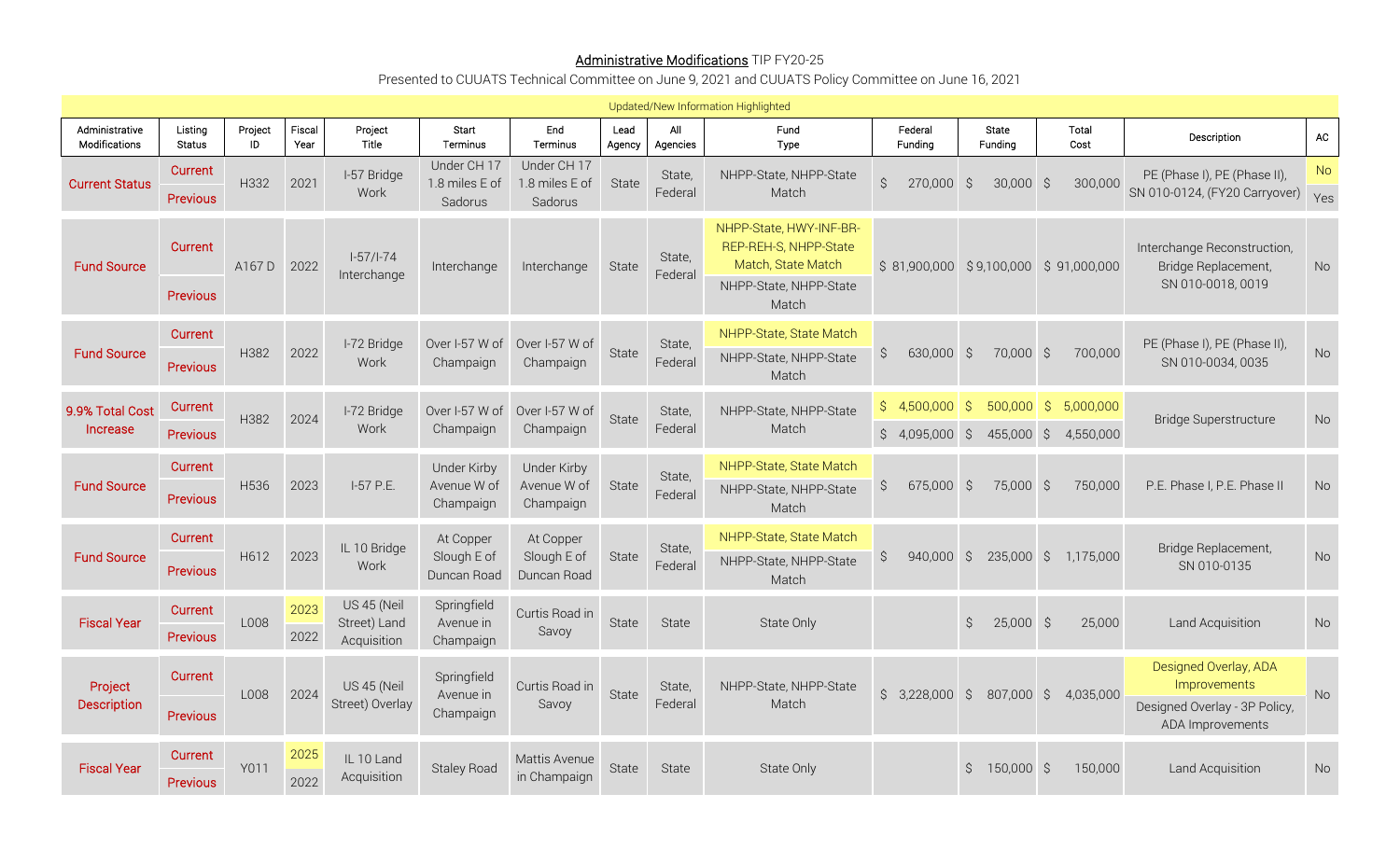

# **Memorandum**

To: CUUATS Technical Committee Members From: CUUATS Staff Date: June 2, 2021 Re: 2020 LRTP 2045 Report Card Requested Action: Approve 2020 LRTP 2045 Report Card

# BACKGROUND

The [Annual Report Card for the Long Range Transportation Plan \(LRTP\) 2045,](https://data.ccrpc.org/pages/lrtp-2045-report-card) includes information and data corresponding to the performance measures established for each of the five overarching LRTP 2045 Goals: Safety, Multimodal Connectivity, Equity, Economy, and Environment. The intent of the annual report card is to help CUUATS and CUUATS Member Agencies track the progress toward achieving the goals and objectives established in the LRTP. The annual report card for the LRTP 2045 will track the performance measures for the active years of the plan, 2020 through 2024, with 2020 as the base year.

This is the first report card for the LRTP 2045 which establishes the 2020 baseline data for the performance measures. Subsequent report cards will include ratings for each performance measure indicating positive, negative, or neutral progress toward the LRTP 2045 goals as measured against the 2020 baseline.

The [Annual LRTP 2045 Report Card](https://data.ccrpc.org/pages/lrtp-2045-report-card) is hosted in the RPC data portal and where the summary table of all the LRTP 2045 performance measures can be found and individual datasets can be explored in more detail. Over the next few months, staff will be adding additional historical information and other details to each of the performance measure datasets.

Five LRTP 2045 Report Card performance measures are yet to be updated. "Affordable housing access score", "Sidewalk and Curb ramps ADA compliance score", "Affordable housing access score", and "Access to job score for block groups with above average employment" are pending on data availability. Staff expect these performance measures to be updated in the upcoming months.

Staff Recommendation: Approve 2020 LRTP 2045 Report Card



**Champaign-Urbana Urbanized Area Transportation Study** A program of the Champaign County RPC

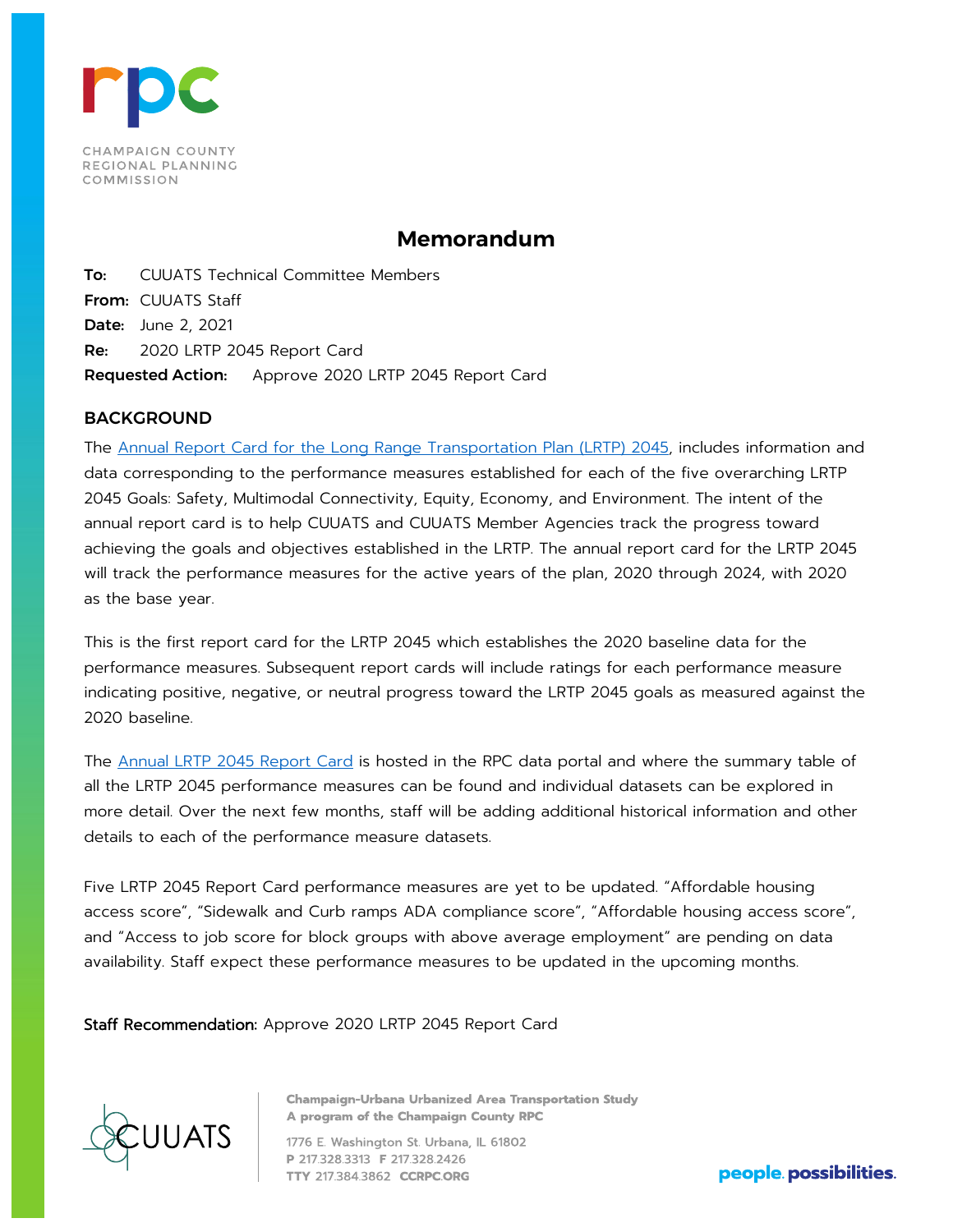

# **Memorandum**

To: CUUATS Technical Committee Members From: CUUATS Staff Date: June 2, 2021 Re: Freight Plan Report Card (2021 update) Requested Action: Approve the Freight Plan Report Card (2021 update)

# BACKGROUND

[The Champaign-Urbana Region Freight Plan](https://ccrpc.org/documents/champaign-urbana-region-freight-plan-2/) (Freight Plan), approved in October 2019, includes performance measures to track progress toward the completion of the goals and objectives specified in the plan. The performance measures are organized by the Freight Plan's five planning goals: improve safety, preserve existing infrastructure, improve efficiency, expand freight supporting services and grow the economy, and improve quality of life.

The Freight Plan Report Card (2021 update) assesses 9 performance measures (PM) using 2017-2020 data. Tables 1 presents the ratings assigned to the performance measures.

# Table 1: Freight Plan Report Card Ratings

| # | <b>Performance Measure</b>        | 2017 Rating                                                        | 2018 Rating                                               | 2019 Rating           |  |  |  |  |
|---|-----------------------------------|--------------------------------------------------------------------|-----------------------------------------------------------|-----------------------|--|--|--|--|
|   | Heavy-vehicle-involved A-injuries | <b>Neutral</b>                                                     | <b>Negative</b>                                           |                       |  |  |  |  |
| 2 | Heavy-vehicle-involved fatalities | <b>Neutral</b>                                                     | Positive                                                  | Positive              |  |  |  |  |
| 3 | Truck-viaduct crashes             | <b>Neutral</b>                                                     | <b>Neutral</b>                                            | Positive              |  |  |  |  |
| 4 | Trucks and bike/ped crashes       | Positive                                                           | Positive                                                  |                       |  |  |  |  |
| 5 | Truck parking facilities          |                                                                    | <b>Neutral (2019)</b>                                     | <b>Neutral (2020)</b> |  |  |  |  |
| 6 | <b>IDOT PM2</b>                   | Rating will be assigned when 2020 and 2022 data becomes available. |                                                           |                       |  |  |  |  |
| 7 | <b>IDOT PM3</b>                   | Rating will be assigned when 2020 data becomes available.          |                                                           |                       |  |  |  |  |
| 8 | Pavement condition                | Data unavailable<br>Negative                                       |                                                           |                       |  |  |  |  |
| 9 | Structurally deficient bridges    |                                                                    | Rating will be assigned when 2020 data becomes available. |                       |  |  |  |  |

Due to the one to two-year time lag of the crash and pavement condition data staff receives from IDOT and local agencies, we cannot yet measure the impact of the strategies implemented since the approval of the Freight Plan in late 2019. However, reducing heavy-vehicle-involved crashes, especially



**Champaign-Urbana Urbanized Area Transportation Study** A program of the Champaign County RPC